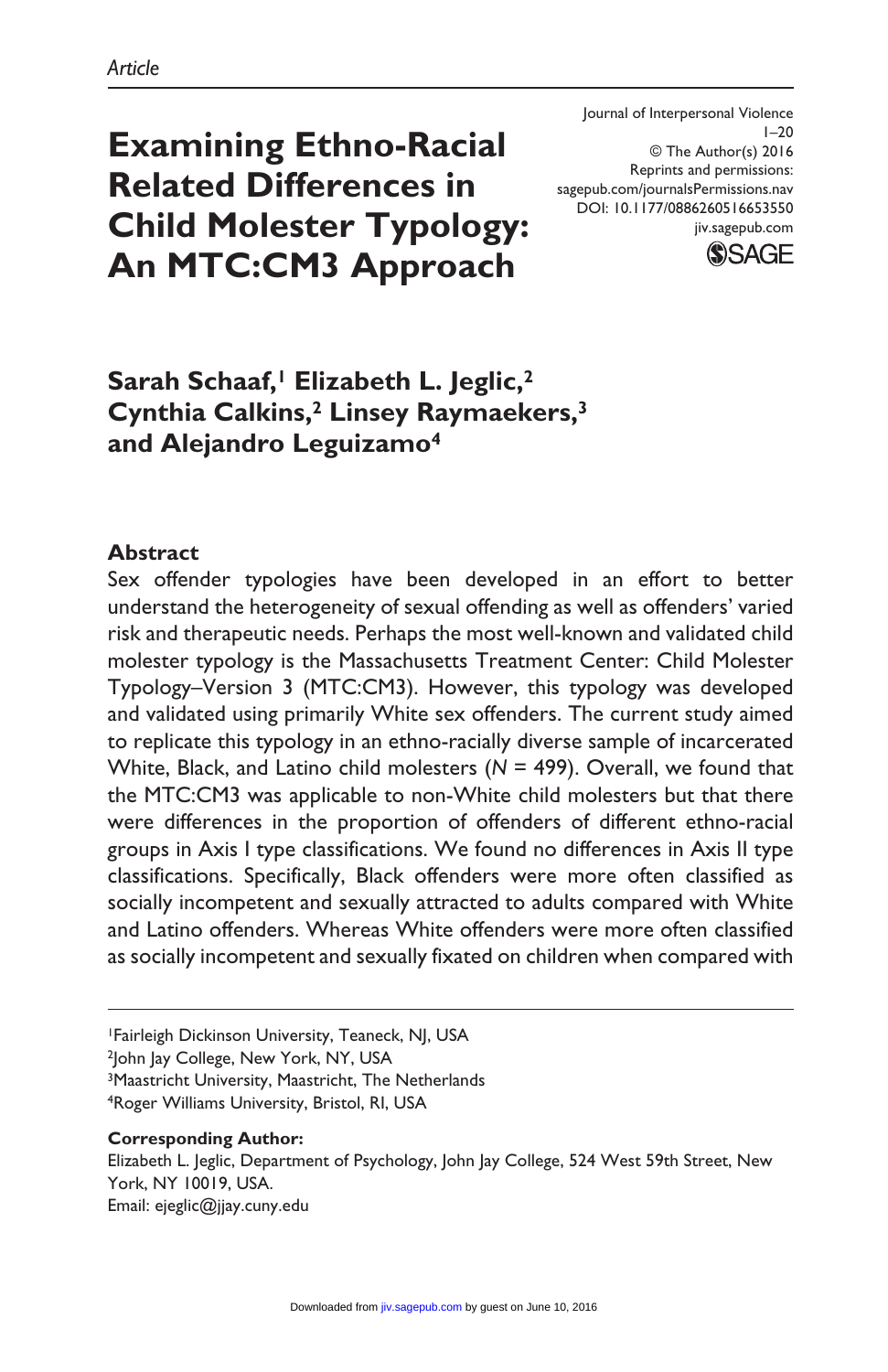Black offenders, Latino offenders were more often classified as high in social competence and sexually attracted to adults than Black offenders. On Axis II, the majority of all three subsamples were classified as not having sexual contact with children beyond the offense, unlikely to inflict physical harm on victims, and as not having sadistic interests. Addressing these typological characteristics in the development and implementation of prevention and treatment efforts might increase the responsiveness of specific sex offender populations.

### **Keywords**

child molester, ethno-racial, differences, characteristics, MTC:CM3

In 2012, 62,936 cases of child sexual abuse were officially registered in the United States (U.S. Department of Health and Human Services [HHS], 2012). However, due to low reporting rates of child sexual abuse, the actual number of child sexual abuse victims is thought to be much higher (Kaylor et al., 2015, p. 3). Given the detrimental long-term consequences associated with child sexual offenses, the establishment of effective sex offender prevention and intervention efforts contributing to the management of known sex offenders is imperative (Maniglio, 2009; Robertiello & Terry, 2007; Van Leeuwen et al., 2013).

When completed, sex offender treatment appears to be most promising in reducing recidivism when implemented according to the principles of the Risk-Needs-Responsivity (RNR) Model established by Andrews and Bonta (2007; Hanson, Bourgon, Helmus, & Hodgson, 2009; Hanson et al., 2002; Lösel & Schmucker, 2005; Schmucker & Lösel, 2015). Specifically, these principles stipulate that sex offender treatment should be proportional to the offender's risk to reoffend (the Risk Principle), focus on the offender's dynamic criminogenic needs (the Needs Principle), and be tailored to the offender's personal characteristics, strengths, and learning style to facilitate treatment responsiveness and the learning process (the Responsivity Principle; Andrews & Bonta, 2006, 2007; Hanson et al., 2009; Hanson & Yates, 2013; Robertiello & Terry, 2007).

Although the establishment and implementation of RNR-inspired offender interventions appears to be relatively straightforward from a theoretical perspective, the practical implementation of sex offender specific RNR interventions proves more difficult as the heterogeneity of the sex offender population renders the identification of specific needs and characteristics of different types of sex offenders difficult (Looman, Gauthier, & Boer, 2001; Robertiello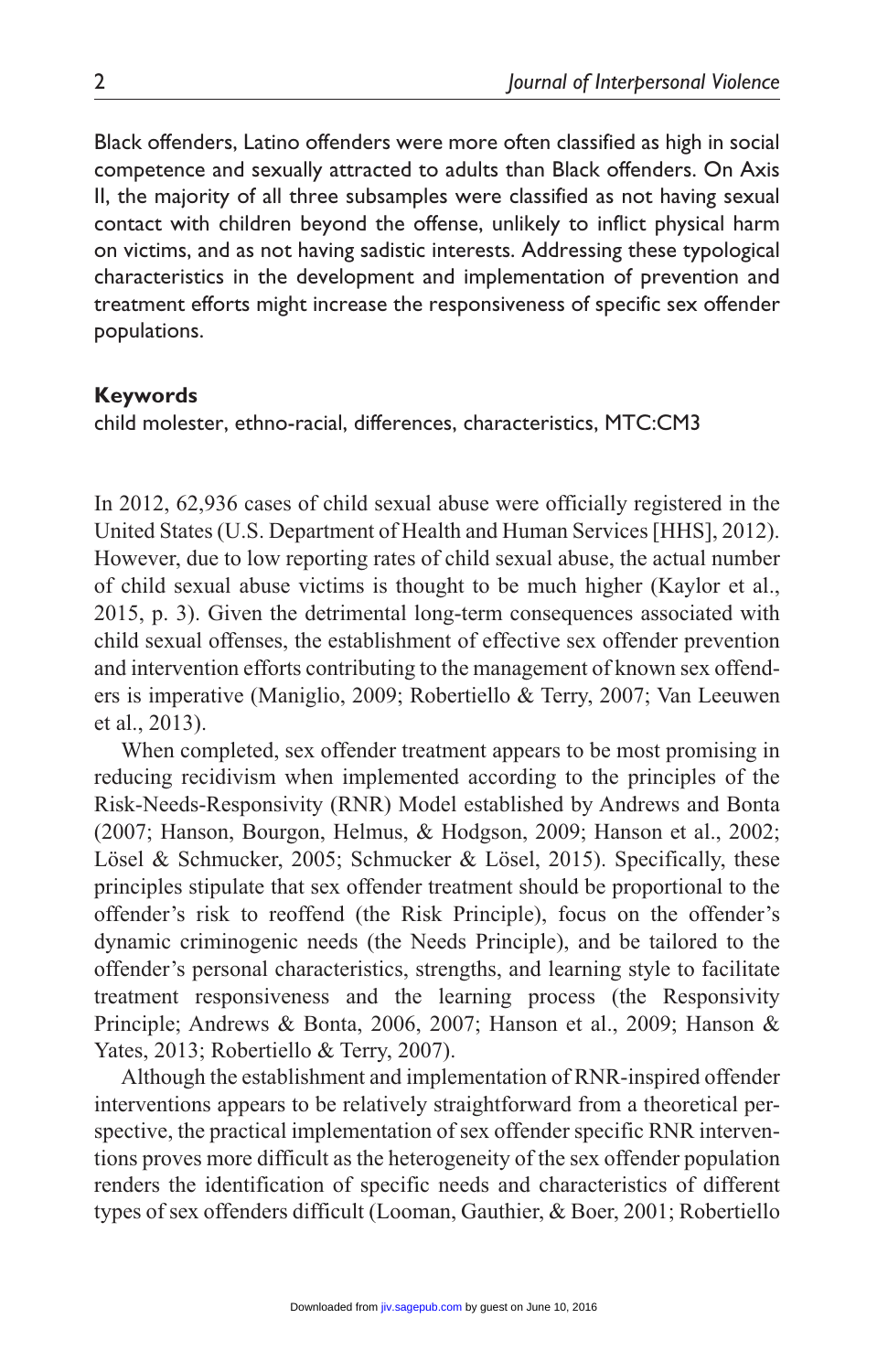& Terry, 2007). Compared with other offender groups, sex offenders are not only much more diverse in terms of demographic characteristics like age, education, and criminal background, but also in terms of their underlying offense-related motivations and criminogenic needs (Chaffin, Letourneau, & Silovsky, 2002; Hollin & Howells, 1991; Marshall, 1997; Prentky, 1999).

In an effort to better understand the heterogeneity of sex offenders and manage their risk for recidivism, researchers have developed various typologies based upon motivation and characteristics of the offender, the nature of the crime, and victim characteristics (Robertiello & Terry, 2007). To date, the most well-known and validated child molester (CM) typology is the Massachusetts Treatment Center: Child Molester Typology–Version 3 (MTC:CM3; Knight & Prentky, 1990; Robertiello & Terry, 2007). In an effort to establish a reliable and valid taxonomic CM classification system, Knight and Prentky (1990) systematically integrated a deductive (i.e., modification of an existing theory) and inductive (i.e., data-driven cluster analysis) typology development strategy, similar to those used for the generation and evaluation of typologies for psychopathological populations (Knight, 1992). According to this typology, CMs are classified along two separate multidimensional axes: on Axis I, CMs are classified according to their level of pedophilic fixation and social competence. On Axis II, CMs are classified according to the degree and context of contact with children, the amount of physical injury they caused within the context of their offenses, and the level of sadistic interest. Consequently, CMs are assigned to one of 24 different CM typologies based upon their unique individual and situational characteristics (Knight, Carter, & Prentky, 1989; Knight & Prentky, 1990). By applying the MTC:CM3 classification system to a sample of 177 civilly committed CMs treated at the Massachusetts Treatment Center between 1959 and 1981, Knight and colleagues found all major classifications of their typology to have exhibited a reasonable degree of reliability (Knight et al., 1989) and validity (Knight, 1989; Prentky, Knight, Rosenberg, & Lee, 1989). Barbaree, Seto, Serin, Amos, and Preston (1994), and Looman et al. (2001) replicated these findings.

Although these findings seem to be promising for the utility of the MTC:CM3, it has to be considered that the MTC:CM3 as well as its validation studies are based on samples composed primarily of White CMs or samples where the ethnicity and race of the CMs is not specified (Barbaree et al., 1994; Knight et al., 1989; Looman et al., 2001). Given the ethnoracial diversity of the sex offender population and the dearth of research available regarding ethnicity, race, and sexual offending, it is imperative to assess whether such typologies would be applicable to ethno-racially diverse sex offenders.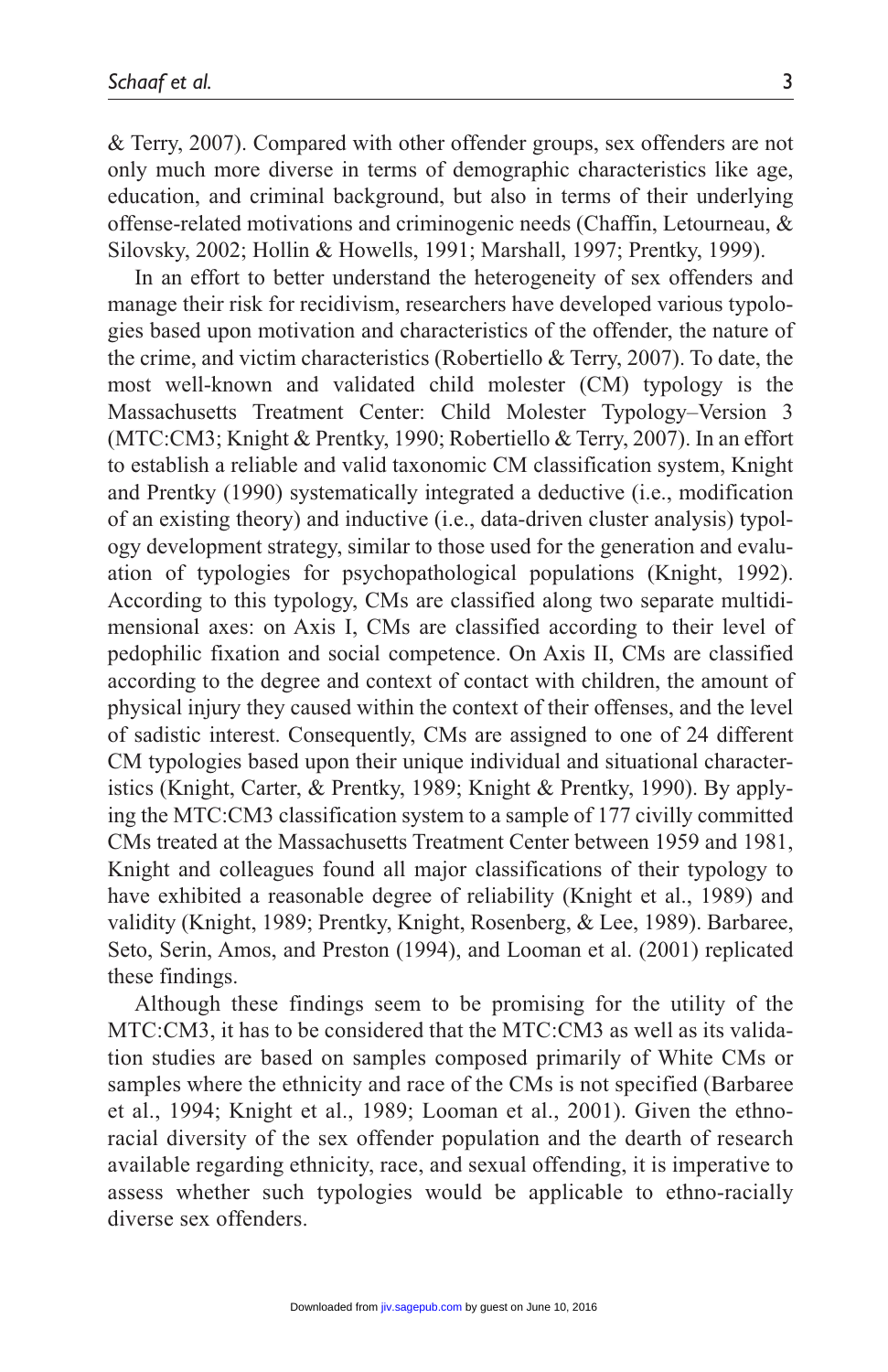In the United States, 27.3% of individuals arrested for sexual offenses and 35% of those arrested for forcible rape in 2012 were non-White and these proportions are steadily increasing (Federal Bureau of Investigation [FBI], 2012). Yet, little research has examined ethnicity- and race-related characteristics among sex offenders (Burton & Ginsberg, 2012; Leguizamo, Peltzman, Carrasco, Nosal, & Woods, 2010; Wiederman, Manyard, & Fretz, 1996). For example, Kirk (1975) and Leguizamo and colleagues (2010) found that White sex offenders tend to engage in more sexually deviant behavior as compared with their non-White counterparts. More specifically, Kirk (1975) found that White rapists are more likely to choose younger victims as compared with Black rapists. Leguizamo and colleagues (2010) also found that White sex offenders are more likely to engage in non-contact and porn-related offenses than Black and Latino offenders. Heilbrun and Cross (1979) compared White and Black rapists and found that White sex offenders tend to have a closer relationship to their victim and to use more force with victims as the familiarity to the victim increases. Furthermore, Leguizamo and colleagues (2010), as well as Calkins, Jeglic, and Leguizamo (2013) found that White sex offenders tend to be older and to have higher rates of sexual victimization themselves, as compared with Black and Latino offenders. Moreover, it has been found that Black sex offenders likely engage in more conventional but aggressive sexual behavior (Calkins et al., 2013; Heilbrun & Cross, 1979; Leguizamo et al., 2010). Specifically, Black sex offenders are more likely to have adult female victims and to engage in vaginal penetration (Calkins et al., 2013; Kirk, 1975). They tend to primarily offend against adult strangers and acquaintances (Burton & Ginsberg, 2012; Calkins et al., 2013; Heilbrun & Cross, 1979; Leguizamo et al., 2010), and are more likely to be raised by nonbiological parents (Calkins et al., 2013).

Compared with the White and Black sex offender population, research on Latino sex offenders is even more sparse (Leguizamo et al., 2010). To date, only three studies have examined Latino sex offenders in their sample (Calkins et al., 2013; Carrasco & Garza-Louis, 2011; Leguizamo et al., 2010). Two studies found that Latino sex offenders tend to primarily offend against extended family members, especially against stepdaughters and children under the age of 12 (Calkins et al., 2013; Carrasco & Garza-Louis, 2011). Another study revealed that Latino sex offenders are significantly less educated and more likely to be raised in low-income homes as compared with White and Black sex offenders (Leguizamo et al., 2010). Given the fact that this preliminary research already hints at significant differences among ethnically diverse sex offenders, a thorough analysis of potential ethnicity- and race-related factors involved in sexual offending is necessary.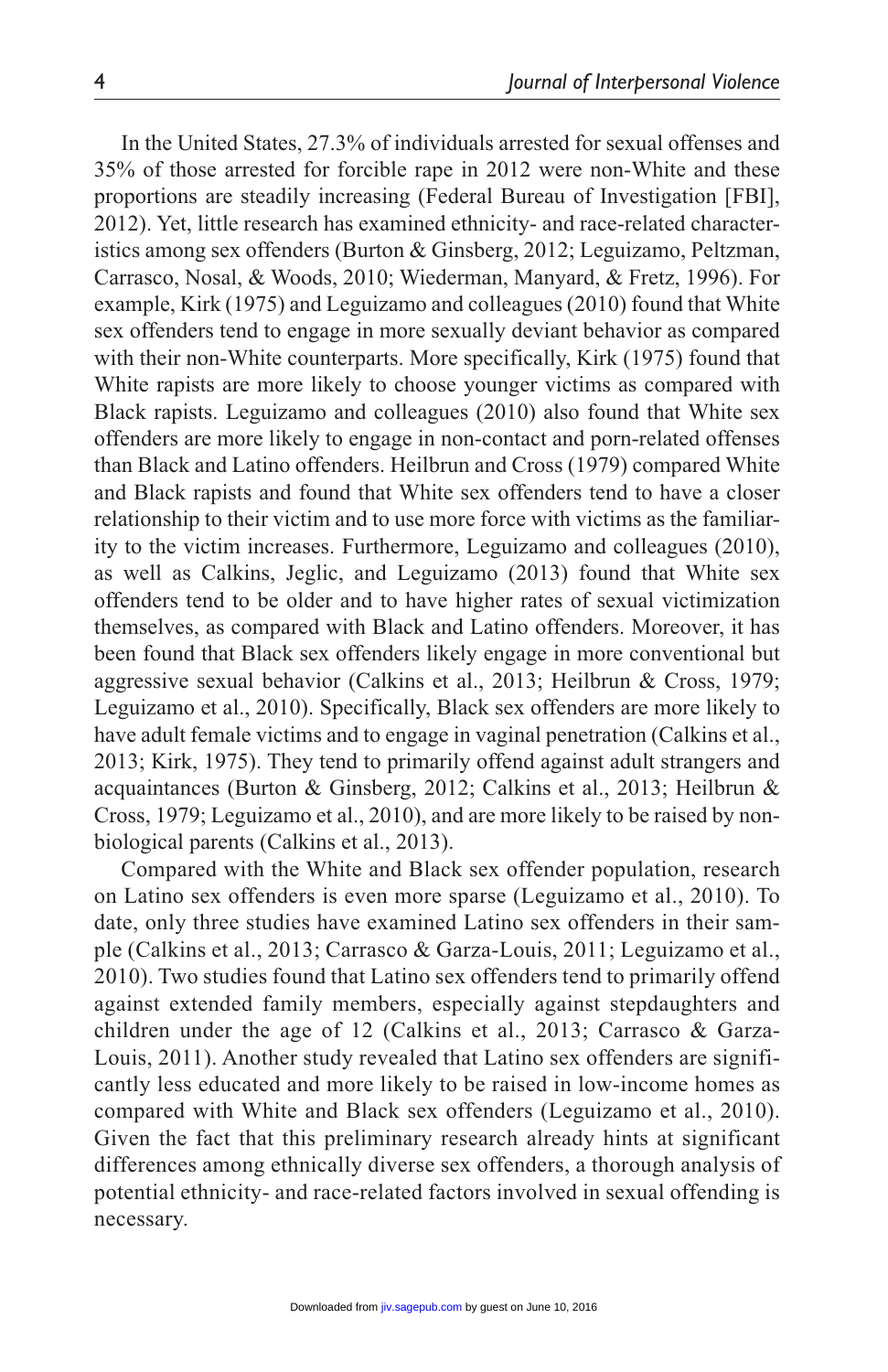Understanding the etiology of offending for different ethno-racial groups may shed light on cultural and macro-level factors that set the stage for offending to occur and can be of high relevance in the primary prevention of such crimes. Furthermore, as the Responsivity Principle argues for consideration of individual strengths, characteristics, and social-biological factors in sex offender treatment, the neglect of possible race- and ethnicity-specific sex offender characteristics can present an actual hindrance to providing effective treatment.

Thus, the goal of the present research is twofold. First, we seek to explore whether the MTC:CM3 can be applied to an ethno-racially diverse sample of incarcerated White, Black, and Latino CMs. Next, if this typology can be successfully applied to our sample, then we will seek to assess whether there are significant differences between White, Black, and Latino CM classifications.

Based upon the limited research to date, it is hypothesized that ethnoracially diverse CMs may differ in offense-related personal, behavioral, and motivational characteristics and needs. Specifically, it is expected that there will be different MTC:CM3 typologies that characterize offenders of different ethno-racial groups.

### **Method**

### *Participants*

This study utilized data from an archival sample of 3194 ethno-racially diverse incarcerated male sex offenders who were released from a U.S. state correctional system between 1997 and 2007. Data collected included demographic characteristics, offense history, institutional behavior, treatment level and completion, victim characteristics, static risk factors, and recidivism data on the number and nature of sexual and non-sexual offenses.

Offenders with a child molestation charge as the index offense were included in the study  $(n = 2,222)$ . However, offenders with insufficient data for coding the MTC:CM3 were excluded (*n* = 1,439). Pursuant to Knight and colleague's (1989) original methodology, all offenders with a history of incest offenses were also excluded  $(n = 277)$ , leaving 506 cases eligible for coding.

We chose only to look at White, Black, and Latino offenders, as the representation of offenders of other races and ethnicities, including mixed ethnicities, was too small in our data set  $(n = 7)$ . We defined offender race and ethnicity according to classifications made by the correctional staff. The final sample comprised 499 sex offenders of which 49.3% were White  $(n = 246)$ , 34.9% Black (*n* = 174), and 15.8% Latino (*n* = 79). The mean age of the sample was  $49.52$  ( $SD = 12.37$ ), ranging from 28 to 86 years of age at the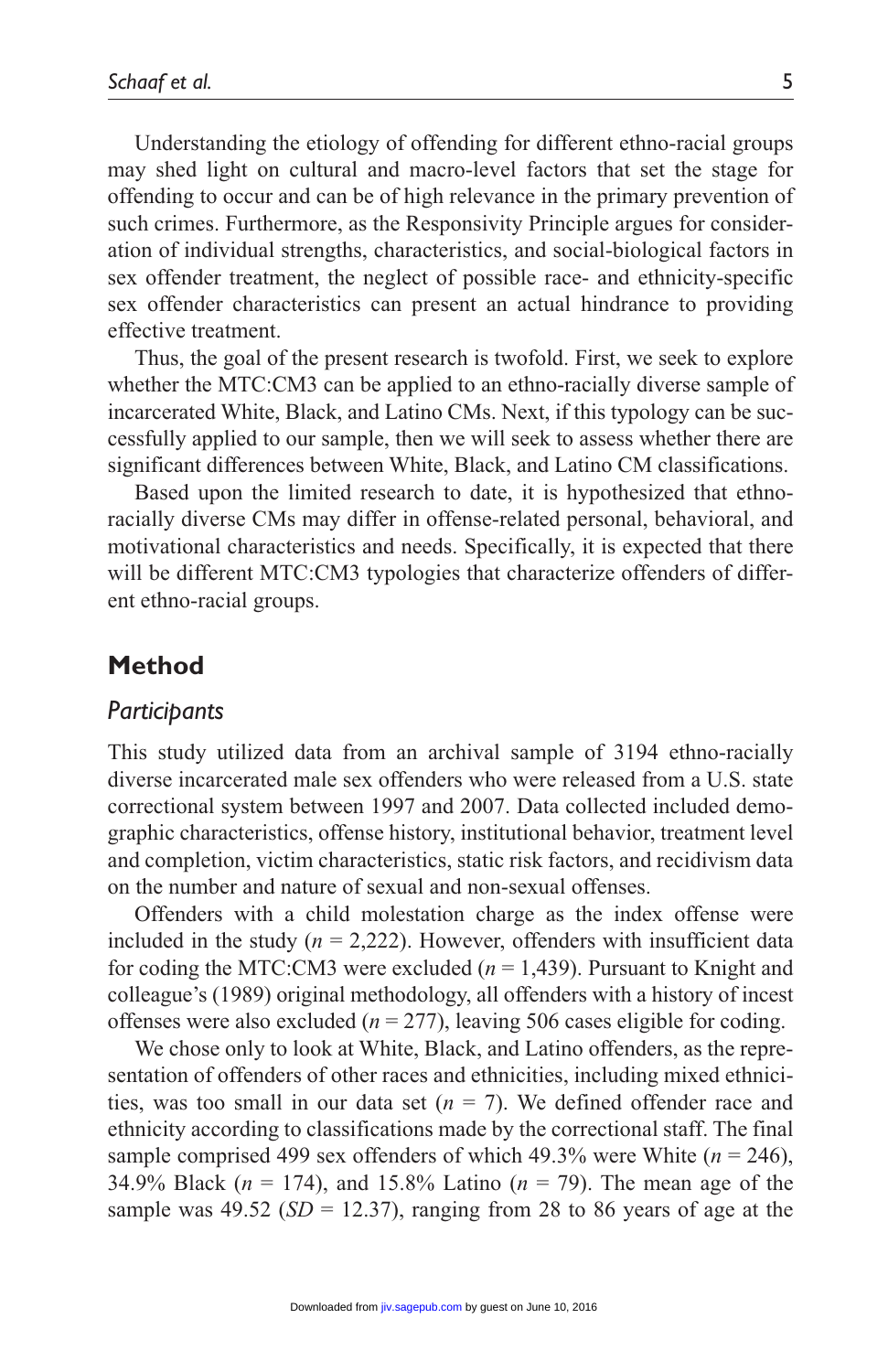time of coding. There were no significant differences in IQ and prior employment between groups.

## *Materials and Procedure*

Based on the MTC:CM3 criteria described by Knight and colleagues (1989), a coding manual was developed depicting the variables of relevance for each of the specific CM types. According to the original criteria, CMs are classified among two separate multidimensional axes (see Figure 1; Knight et al., 1989). On Axis I, CMs are classified according to their level of primary sexual fixation on children and social competence (their ability to successfully maintain employment, establish age-appropriate adult relationships, and to take over social responsibilities; Knight et al., 1989). Consequently, CMs are assigned to one of four Axis I types—the high fixation, low social competence type (Type 0); the high fixation, high social competence type (Type 1); the low fixation, low social competence type (Type 2); or the low fixation, high social competence type (Type 3). Axis II is comprised of three hierarchical decisions. First, CMs are classified according to their degree of sexual and non-sexual contact with children (Decision 1). In a second step, high-contact offenders are differentiated according to the context of this contact. That is, CMs presenting a genuine interest in children as appropriate partners in a mutually satisfying relationship are categorized as "interpersonal" in contact (Knight et al., 1989). Offenders presenting a self-centered interest primarily centered on personal sexual gratification without consideration of the child's wellbeing are categorized as "narcissistic" in contact (Knight et al., 1989). Offenders categorized as low in contact are further differentiated according to the amount of physical injury they caused during their offenses (Decision 2) and subsequently according to their level of sadistic interest (Decision 3), resulting into four additional CM types (Knight et al., 1989). Hence, offenders are either categorized as high contact–interpersonal (Type 1), high contact–narcissistic (Type 2), low contact–low physical injury–low sadism (Type 3), low contact–low physical injury–high sadism (Type 4), low contact–high physical injury–low sadism (Type 5), or low contact–high physical injury–high sadism (Type 6). Consequently, each CM is assigned to a separate MTC:CM3 Axis I and Axis II typology based on his unique individual and situational characteristics (Knight et al.,1989; Knight & Prentky, 1990).

In a second step, the existent data set was re-coded and narrowed to the variables of interest. Subsequently, the first author assigned each participant to a separate MTC:CM3 Axis I and Axis II type on the basis of the coding manual.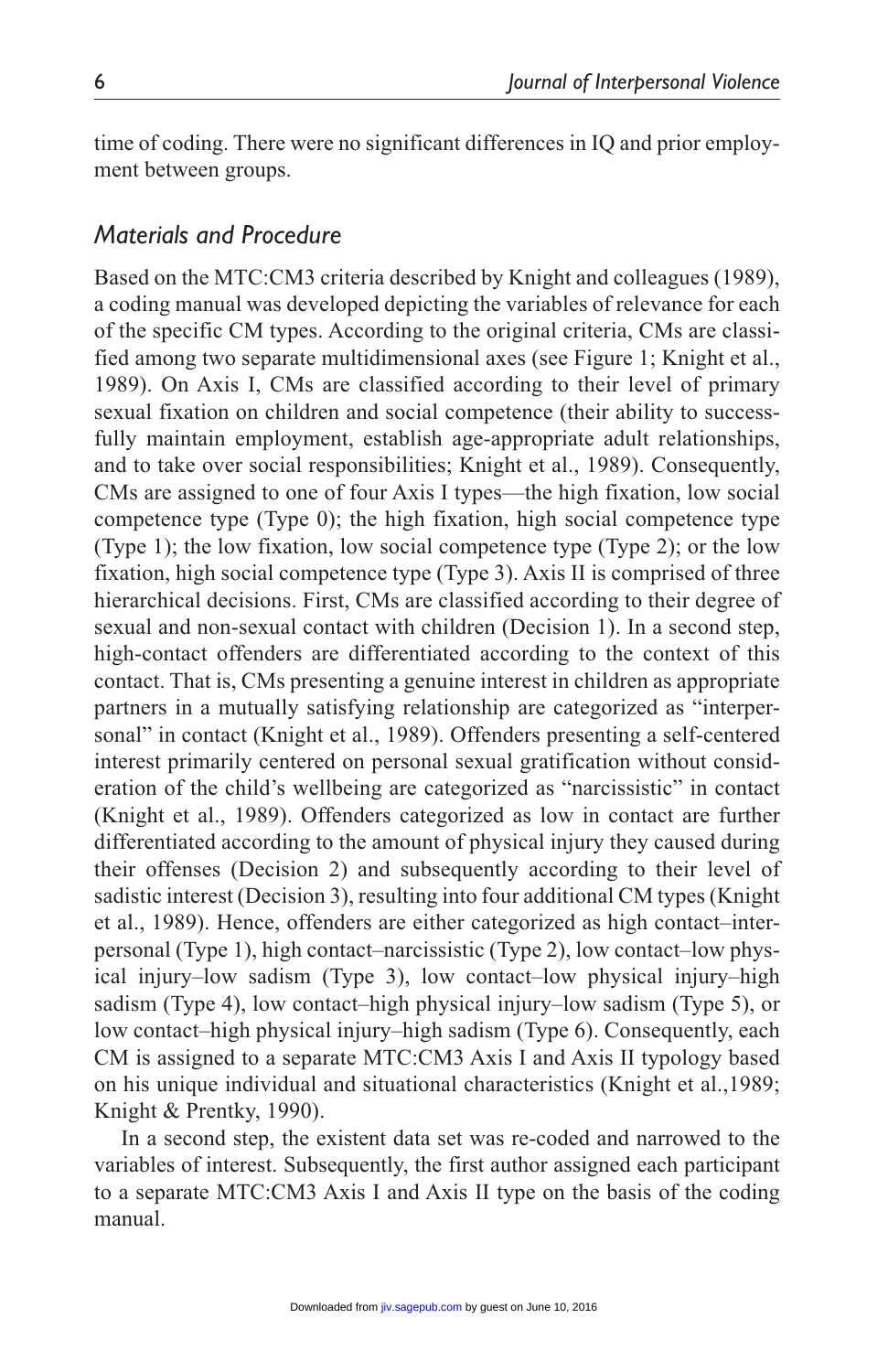

**Figure 1.** Decision process for classifying CMs on Axis I and Axis II of the MTC:CM3 typology.

*Source.* Adapted from Knight, Carter, and Prentky (1989).

*Note.* CMs are classified among Axis I and Axis II on the basis of their individual characteristics. On Axis I, CMs are first classified according to their level of pedophilic fixation (D1). Next, they are classified according to their degree of social competence (D2) resulting in one of four Axis I types. On Axis II, CMs are firstly categorized according to their amount of contact with children (D1). Depending on this categorization, further decisions are made either according to the meaning of child contact or amount of physical injury inflicted during offenses (D2). Offenders categorized as low in the amount of child contact are further differentiated according to their sadistic interest (D3). CMs = child molesters; MTC:CM3 = Massachusetts Treatment Center: Child Molester Typology–Version 3.

# *Data Analyses*

Guided by Looman and colleagues' (2001) methodology used in the replication of the MTC:CM3 typology in an independent sample, the first author calculated and analyzed percentages of successful MTC:CM3 Axis I and Axis II classifications for each of our three subsamples. In addition, a second independent coder trained in the use of the coding manual by the first author coded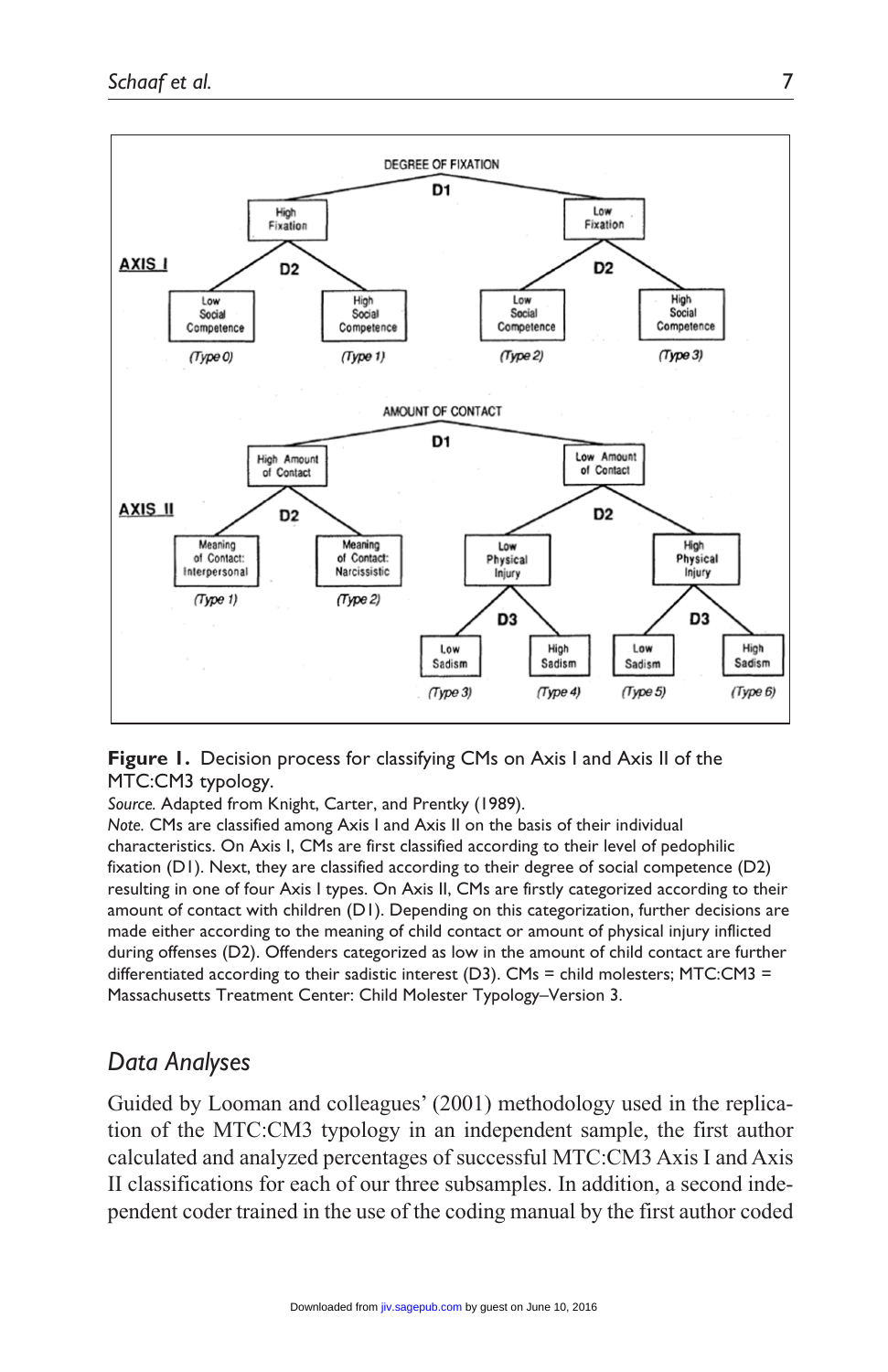| Classification | White       | <b>Black</b> | Latino     |
|----------------|-------------|--------------|------------|
| Axis I         |             |              |            |
| Type 0         | 75 (30.5%)  | 27 (15.5%)   | 14 (17.7%) |
| Type I         | 20(8.1%)    | 10(5.7%)     | 7(8.9%)    |
| Type 2         | 98 (39.8%)  | 106 (60.9%)  | 31 (39.2%) |
| Type 3         | 53 (21.5%)  | 31 (17.8%)   | 27 (34.2%) |
| Axis II        |             |              |            |
| Type I         | 4(1.6%)     | 5(2.9%)      | (1.3%)     |
| Type 2         | 4(1.6%)     | 5(2.9%)      | $0(0\%)$   |
| Type 3         | 215 (87.4%) | 139 (79.9%)  | 72 (91.1%) |
| Type 4         | 2(0.8%)     | 1(0.6%)      | 1(1.3%)    |
| Type 5         | 18(7.3%)    | 23 (13.2%)   | 5(6.3%)    |
| Type 6         | 3(1.2%)     | $(0.6\%)$    | $0(0\%)$   |

**Table 1.** MTC:CM3 Axis I and Axis II Classifications by Ethno-Racial Group.

*Note.* MTC:CM3 = Massachusetts Treatment Center: Child Molester Typology–Version 3.

a randomly selected subsample of 49 offenders (10% of the whole sample), comprising 24 White, 15 Black, and 10 Latino offenders. Classifications of the first and second coder were compared and an interrater reliability analysis using the Kappa statistic was calculated to determine the consistency among both coders. Subsequently, interrater reliability obtained for the classifications of each subsample were compared to assess the MTC:CM3's cross-cultural consistency.

In a second step, we examined the relationship between MTC:CM3 CM types and ethno-racial group membership by conducting dimensional chisquare tests of independence for each of the MTC:CM3 Axes. Subsequently, we analyzed the frequency of MTC:CM3 Axis I and Axis II CM classifications among each of the three ethno-racial groups.

# **Results**

# *Applicability of the MTC:CM3 for Non-White Samples*

*MTC:CM3 classifications.* It was possible to classify our entire ethno-racially diverse sample using the MTC:CM3 typology. As can be seen in Table 1, the majority of our sample was categorized as Type 2 on Axis I, whereas categorizations of Type 1 were least likely. White CMs were nearly evenly split between Type 0 and 2, whereas Black CMs were almost evenly split between Type 0 and 3. Latino CMs were almost evenly categorized as Type 2 and 3. On Axis II, the majority of the sample was categorized as Type 3. The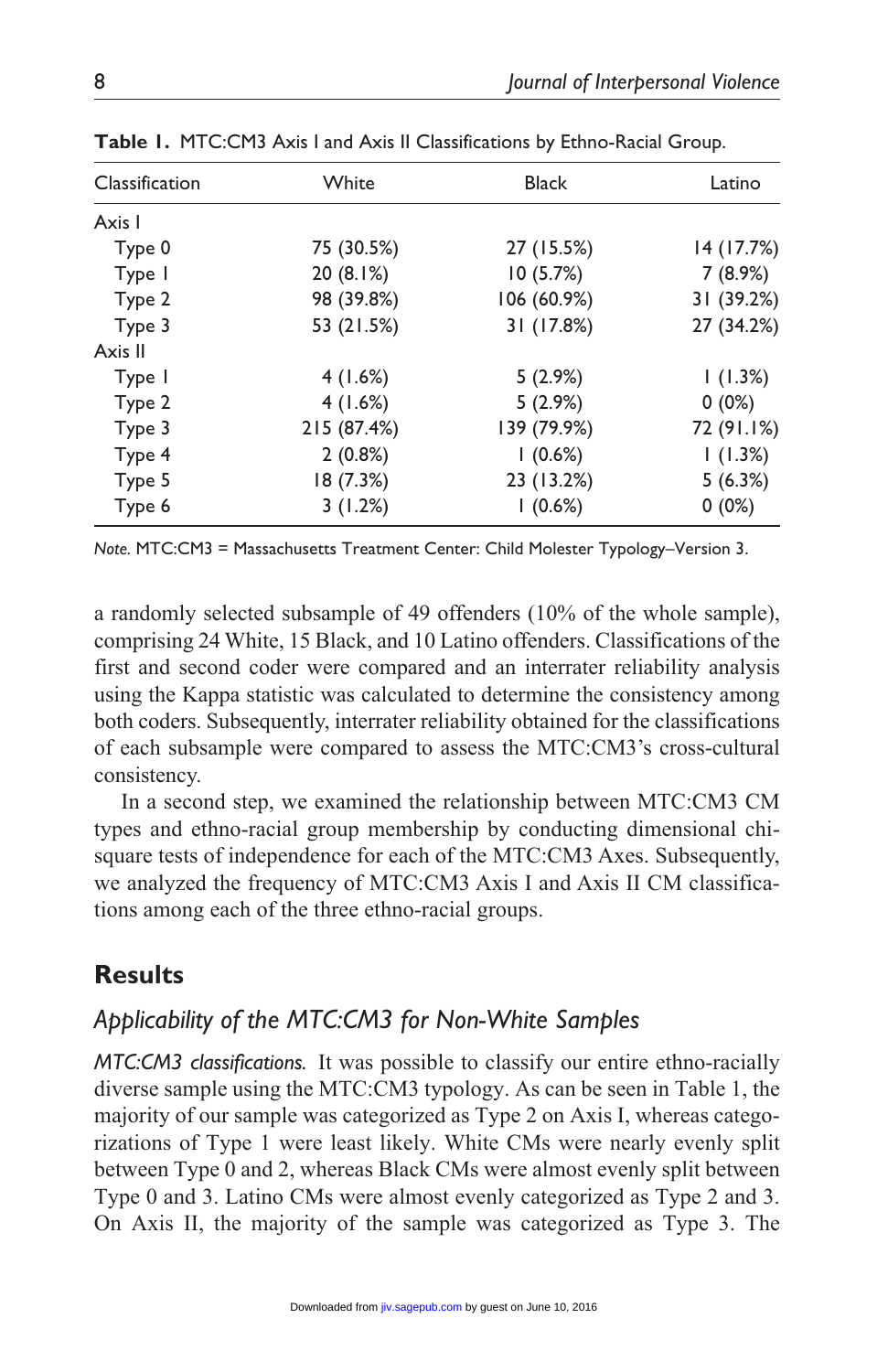| Classification     | White | <b>Black</b> | Latino |
|--------------------|-------|--------------|--------|
| Axis I             | 0.99  | 1.00         | 1.00   |
| Fixation           | 1.00  | 1.00         | 1.00   |
| Social competence  | 0.95  | 1.00         | 1.00   |
| Axis II            | 1.00  | 1.00         | 1.00   |
| Amount of contact  | 1.00  | 1.00         | 1.00   |
| Meaning of contact | 1.00  | 1.00         | 1.00   |
| Physical injury    | 1.00  | 1.00         | 1.00   |
| Sadism             | 1.00  | 1.00         | 1.00   |

**Table 2.** Interrater Reliability for MTC:CM3 Classifications Per Ethno-Racial Group.

*Note.* Interrater agreement represented as Cohen's Kappa coefficients with confidence intervals set at 95%. MTC:CM3 = Massachusetts Treatment Center: Child Molester Typology–Version 3.

representation of Type 1, 2, 4, and 6 was low among all CM subsamples with none of the Latino CMs being categorized as Type 2 or 6. Overall, Type 6 categorizations were least likely.

*Interrater reliability analyses.* The interrater reliability for decisions on MTC:CM3 Axis I was almost perfect when computed for the sample as a whole. We calculated an interrater agreement of Kappa = .971;  $(p < .001)$ , 95% confidence interval (CI) [0.914, 1.028]). For MTC:CM3 Axis II classifications, agreement was perfect, with Kappa =  $1, p < .001, 95\%$  CI [1, 1]. As shown in Table 2, interrater reliability analyses conducted for decisions in each of the three subsamples separately revealed almost perfect interrater agreements. On Axis I and Axis II, classifications of the Black offender subsample  $(n = 15)$  were perfect, Kappa = 1,  $(p < .001)$ , 95% CI [1, 1]. We found similar results for the Latino subsample  $(n = 10)$  with Kappa = 1, p < .001, 95% CI [1, 1] for Axis I and Kappa = 1, (*p* < .001), 95% CI [1, 1] for Axis II classifications. The interrater reliability for Axis I classification of the White subsample ( $n = 25$ ) was very high, with Kappa = .931, ( $p < .001$ ), 95% CI [.78, 1.06]. For Axis II classifications, interrater reliability was Kappa = 1,  $(p < .001)$ , 95% CI [1, 1], thus denoting perfect interrater agreement for the White subsample.

# *Relationship Between Ethnicity and MTC:CM3 Types*

*MTC:CM3 Axis I types.* To assess the relationship between MTC:CM3 CM types and ethno-racial groups, a Pearson's chi-square test of independence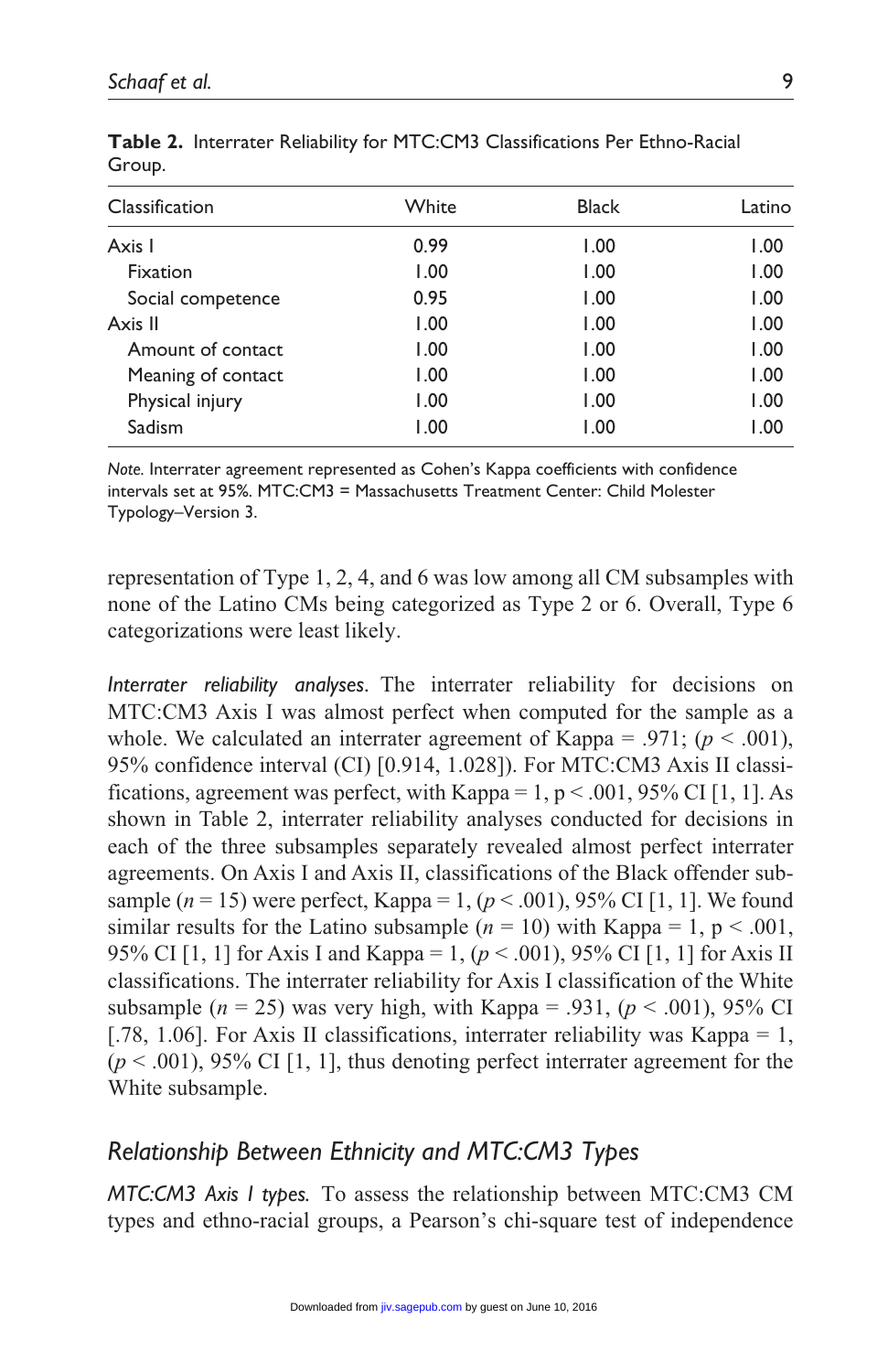

**Figure 2.** Frequencies of MTC:CM3 Axis I classifications per ethno-racial group. *Note.* MTC:CM3 = Massachusetts Treatment Center: Child Molester Typology–Version 3. \*Ethno-racial groups were significantly different from one another in their proportion of Axis I type classifications at the *p* < .05 level.

was conducted. Overall, we found that the presence of MTC:CM3 Axis I Types was associated with ethno-racial group,  $\chi^2(6, N = 499) = 29.60$ ,  $p <$ .001, Cramér's  $V = 0.17$ . As illustrated in Figure 2, we found that White CMs. (30.5%) were significantly more often categorized as Axis I Type 0 (high fixation–low social competence) CMs when compared with Black CMs  $(15.5\%)$ ,  $p < .05$ , but not when compared with Latino offenders. By contrast, we categorized Black CMs significantly more often as Axis I Type 2 (low fixation–low social competence) (60.9%) than their White (39.8%) and Latino (39.2%) counterparts,  $p < .05$ . On the other hand, we classified Latino CMs (34.2 %) significantly more often as Axis I Type 3 (low fixation–high social competence) CMs when compared with the Black subsample (17.8%), *p* < .05, although we found no significant difference between Latino and White molesters for this MTC:CM3 Axis I type. Overall, we found no significant differences for the proportion of MTC:CM3 Axis I Type 1 (high fixation–high social competence) classifications among the White, Black, and Latino subsamples. With rates of 98 (39.8%) White, 106 (60.9%) Black, and 31 (39.2%) Latino offenders, MTC:CM3 Axis I Type 2 (low fixation– low social competence) classifications were most frequently represented among all ethno-racial groups.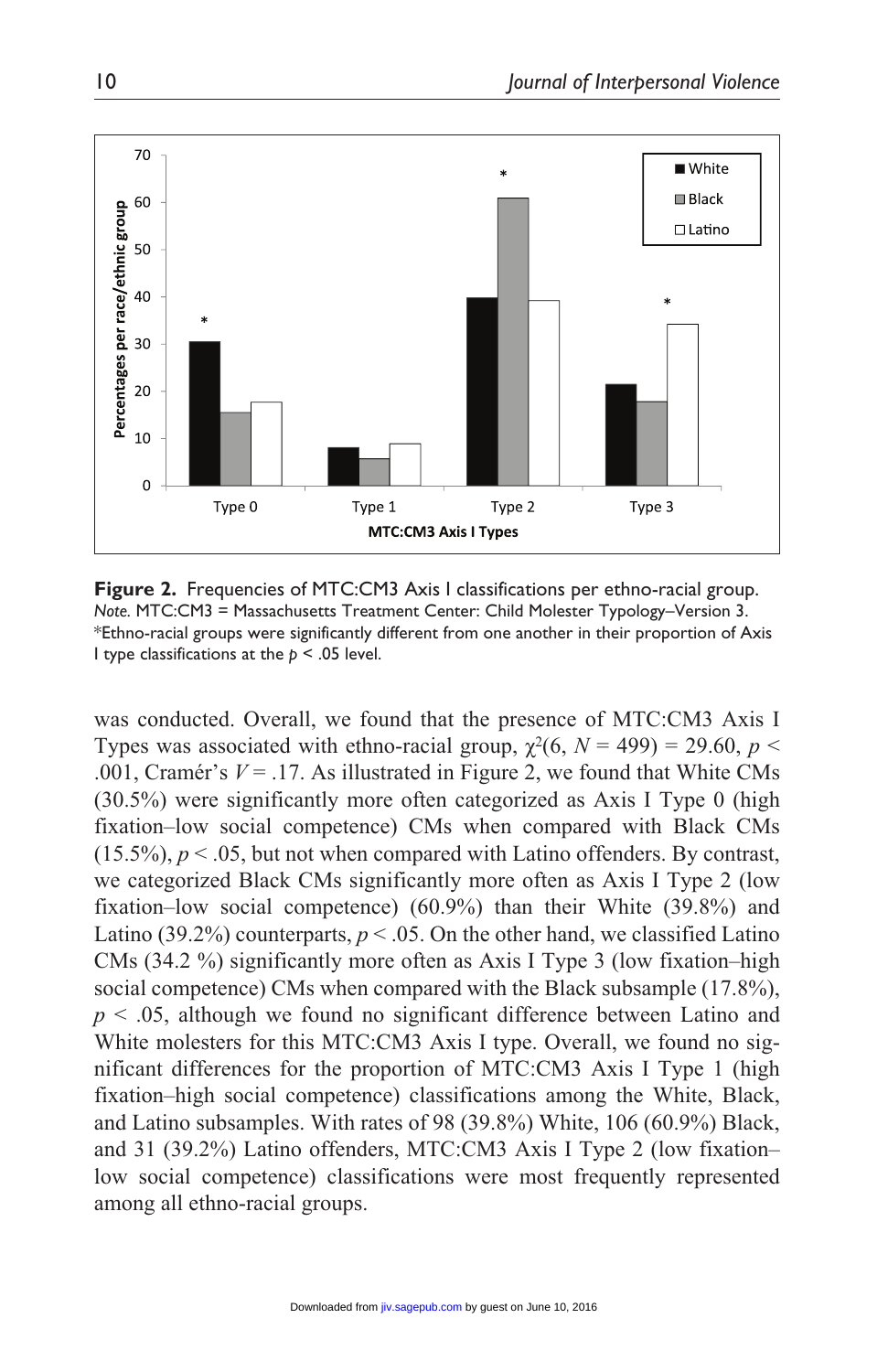

**Figure 3.** Frequencies of MTC:CM3 Axis II classifications per ethno-racial group. *Note.* MTC:CM3 = Massachusetts Treatment Center: Child Molester Typology–Version 3. \*Ethno-racial groups statistically, *p* < .05, differing in their proportion of Axis I type classifications.

*MTC:CM3 Axis II types.* To assess the relationship between MTC:CM3 CM types and ethno-racial groups, a Pearson's chi-square test of independence was conducted using the Likelihood Ratio as critical value due to insufficient cell counts. Overall, we found that MTC:CM3 Axis II Types and ethno-racial were not significantly related,  $\chi^2(10, N = 499) = 12.55$ ,  $p = .07$ , Cramér's  $V =$ .11. With proportions of 87.4% White, 79.9% Black, and 91.1% Latino offenders, MTC:CM3 Axis II Type 3 (low contact–low physical injury–non sadistic) classifications were represented most frequently among all ethnoracial groups whereas Axis II Type 4 (low contact–low physical injury–sadistic) and Type 6 (low contact–high physical injury–sadistic) classifications being nearly absent (0.8% White, 0.6% Black, 1.3% Latino and 1.2% White, 0.6% Black, 0% Latino, respectively), as depicted in Figure 3.

# **Discussion**

The current study aimed to replicate the MTC:CM3 typology in an ethnoracially diverse sample of incarcerated White, Black, and Latino child molesters  $(N = 499)$ . Overall, preliminary evidence for the applicability of the MTC:CM3 typology with an ethno-racially diverse sex offender sample was found. We were able to classify all offenders in our ethno-racially diverse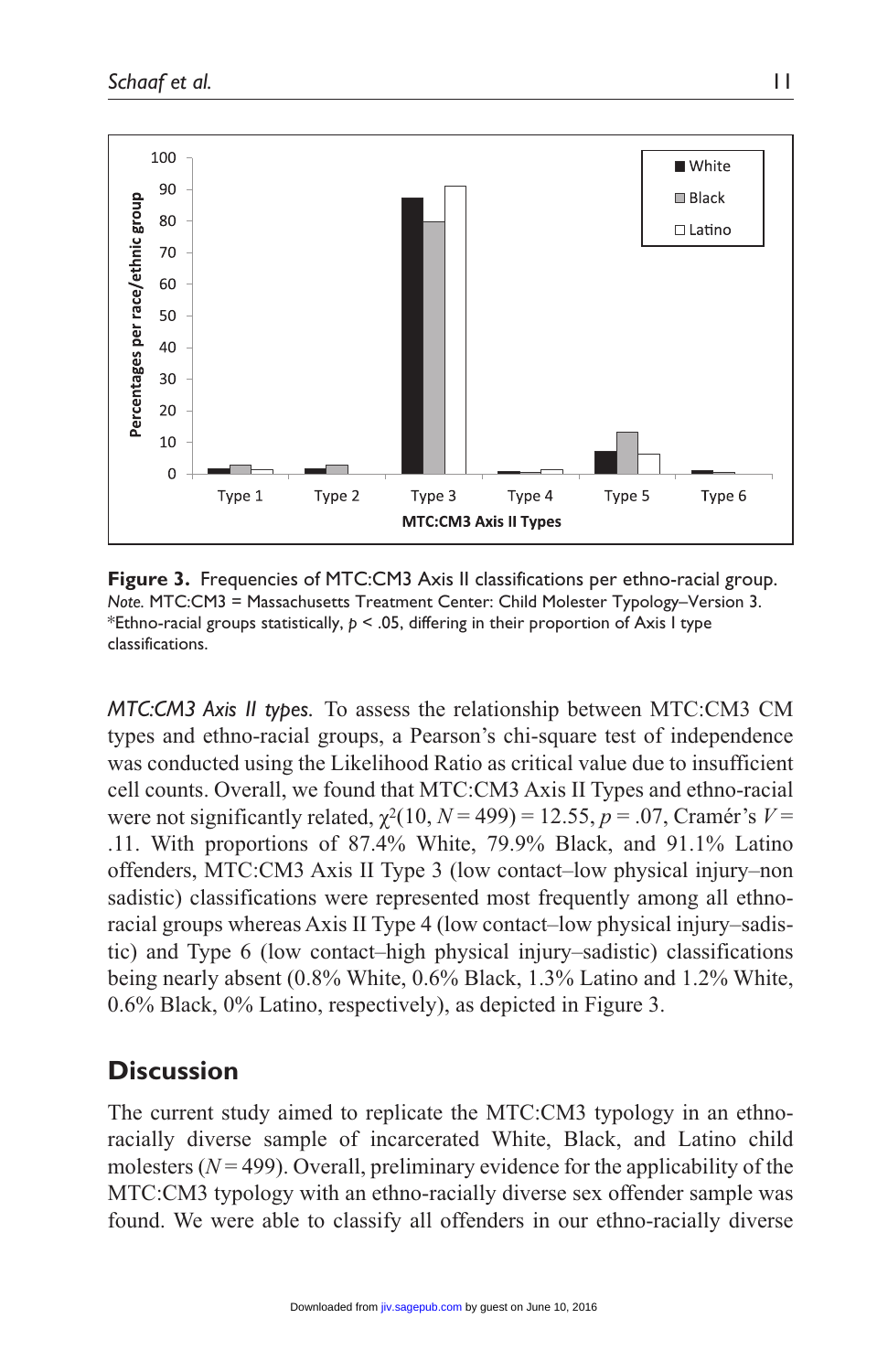sample into all MTC:CM3 Axis I and Axis II typologies with almost perfect levels of inter-reliability. Given that we could not identify significant deviations in interrater reliability between our three ethno-racial offender groups, we suggest the MTC:CM3 classification system to be sufficiently reliable for application to ethno-racially diverse CMs.

Moreover, we found several ethno-racially related differences on MTC:CM3 Axis I, but not Axis II, classifications. A comparison of the proportions of MTC:CM3 Axis I type classifications across groups showed that White CMs were more frequently classified as primarily sexually fixated on children and socially incompetent (Axis I Type 0) as compared with their Black counterparts. Black offenders were more often categorized as socially incompetent but as being primarily sexually attracted to adults (Axis I Type 2) when compared with both White and Latino offenders. This finding is in line with previous research suggesting that White sex offenders tend to engage in more sexually deviant behavior compared with their Black counterparts (Burton & Ginsberg, 2012; Kirk, 1975; Leguizamo et al., 2010). For example, Kirk (1975) found that the White sex offenders in his sample were more likely to behave in less sexually conventional ways in that they chose younger and male victims as compared with his Black subsample. Leguizamo and colleagues (2010) and Calkins and colleagues (2013) revealed similar results when they compared White sex offenders with Black and Latino offenders. Whereas, they found White offenders to be more likely to offend against minor, male family members, and to engage in several types of behaviors during the offense, Black offenders were more likely to offend against stranger adult victims and to engage in vaginal or anal rape, and Latino offenders did not follow any of these patterns (Calkins et al., 2013; Leguizamo et al., 2010). In addition, studies investigating sexual arousal patterns in Black and White adolescent sex offenders revealed that adolescent White sex offenders exhibited more deviant sexual arousal involving children as compared with their Black counterparts (Burton & Ginsberg, 2012; Murphy, DiLillo, Haynes, & Steere, 2001). Considering these findings together with those of the current study, it may be that White CMs are more likely to have an early onset of sexual interest in children that develops into a pedophilic fixation than non-White CMs.

In this study, Latino CMs were more frequently classified as high in social competence without being sexually fixated on children (Axis I Type 3), suggesting that a large proportion of Latino offenders in our sample were neither motivated by recurrent deviant sexual urges involving children, nor by the inability to establish adequate relationships with adults. This finding is supported by previous research suggesting that large proportions of Latino sex offenders seem to be relatively normally functioning young adults in their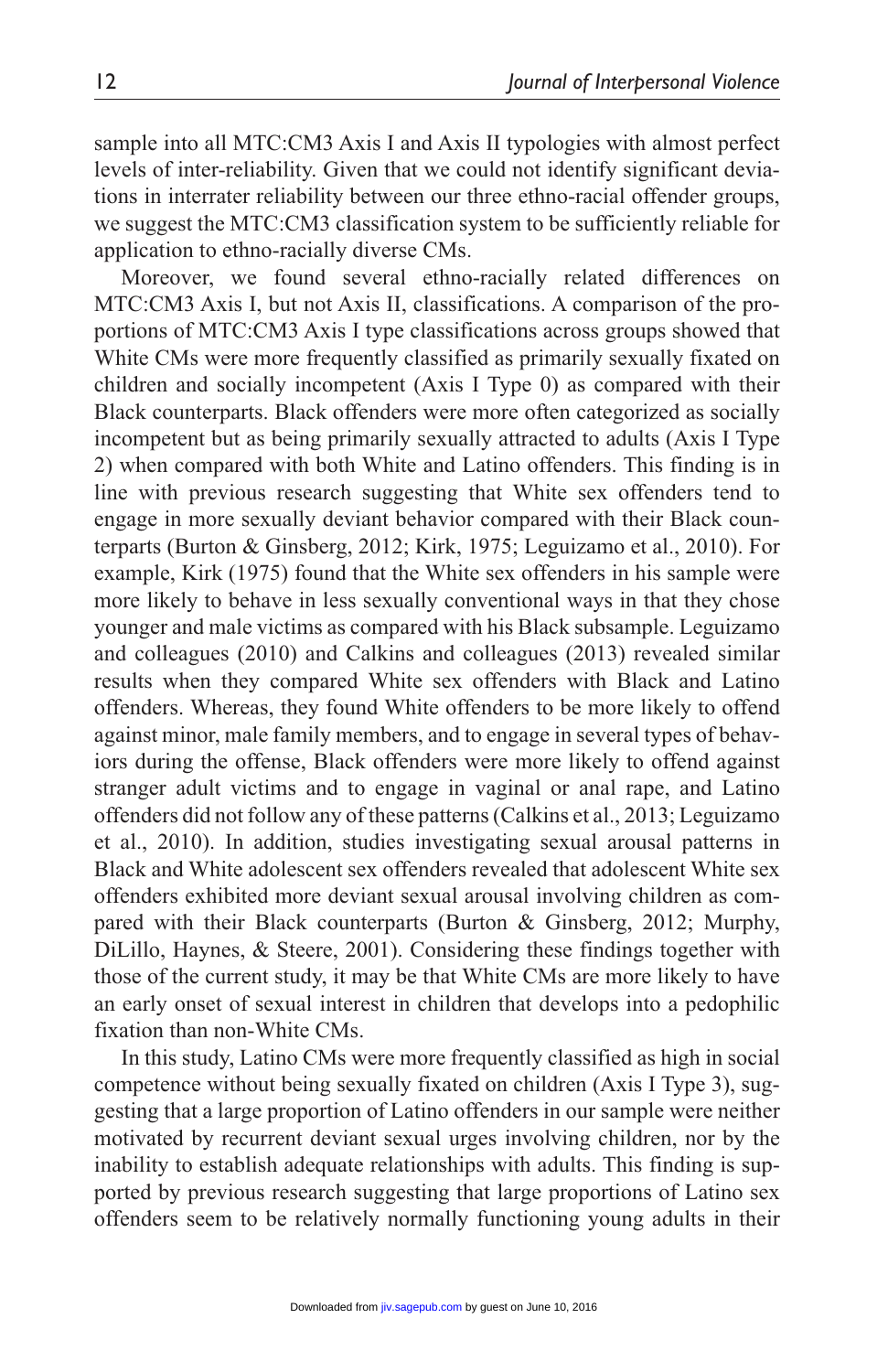early 20s, who are neither sexually deviant nor socially inadequate, but who appear to be engaging in "consensual" sexual relationships with post-pubertal teenagers (De Apodaca, Schultz, Anderson, & McLennan, 2005). This phenomenon may be culturally based as sexual relationships between young adult men and post-pubescent teenage girls may be more likely to be socially accepted in Latin American countries, particularly in rural areas (De Apodaca et al., 2005). For example, because the legal age of sexual consent in Mexico can be as low as 12 (United Nations Children's Fund [UNICEF], 2010), these so-called "Romeo and Juliet" relationships are not deemed unlawful as long as mutual consent is given and there is an expectation that those involved are going to get married; otherwise, the age of legal consent is 18. In the United States, however, sexual encounters with individuals under the age of 14 are generally defined as illegal and punishable (e.g. §288 California PC). Depending on a Latino immigrant's level of acculturation, and thus the awareness of cultural and legal variations, an individual may engage in sexual activities morally and legally tolerated in their home country, but deemed unlawful by the country into which they have immigrated (De Apodaca et al., 2005). Considering these findings within the context of our results, it could be that some of the Latino sex offenders categorized as Axis I Type 3 in our study might be considered Young Unassimilated Hispanic Offenders (YUHOs; De Apodaca et al., 2005) who engaged in "consensual" sexual intercourse with their under-aged, post-pubertal girlfriends and as such do not fit into the pattern of the "typical" CM who commits sex crimes as a result of sexual or psychological deviations. This theory, however, requires further examination. In addition, it has to be considered that "Romeo and Juliet" relationships are not necessarily unique to the Latino culture. Especially with regard to the varying age of sexual consent across countries, sexual relationships of that kind are likely to be present in other cultures as well (UNICEF, 2010). Therefore, researchers should seek to understand why such differences may exist and evaluate them within the context of an offender's cultural background and level of acculturation.

We identified no particular differences between ethno-racial groups with respect to Axis II classifications. Independent of their ethno-racial origin, we classified the majority of the CMs in our sample as not having sexual contact with children beyond their offenses, as unlikely to inflict substantial physical harm on their victims, and as not having sadistic interests (Axis II Type 3). Axis II typologies demonstrating high sadistic interest (Axis II Type 4 and Axis II Type 6) were infrequent in our sample in general  $(n = 8)$ , indicating that independent of race or ethnicity, CMs high in sadistic interest may be rare. Similarly, Looman and colleagues (2001) were able to classify the majority of their Canadian sample using the MTC:CM3 typology with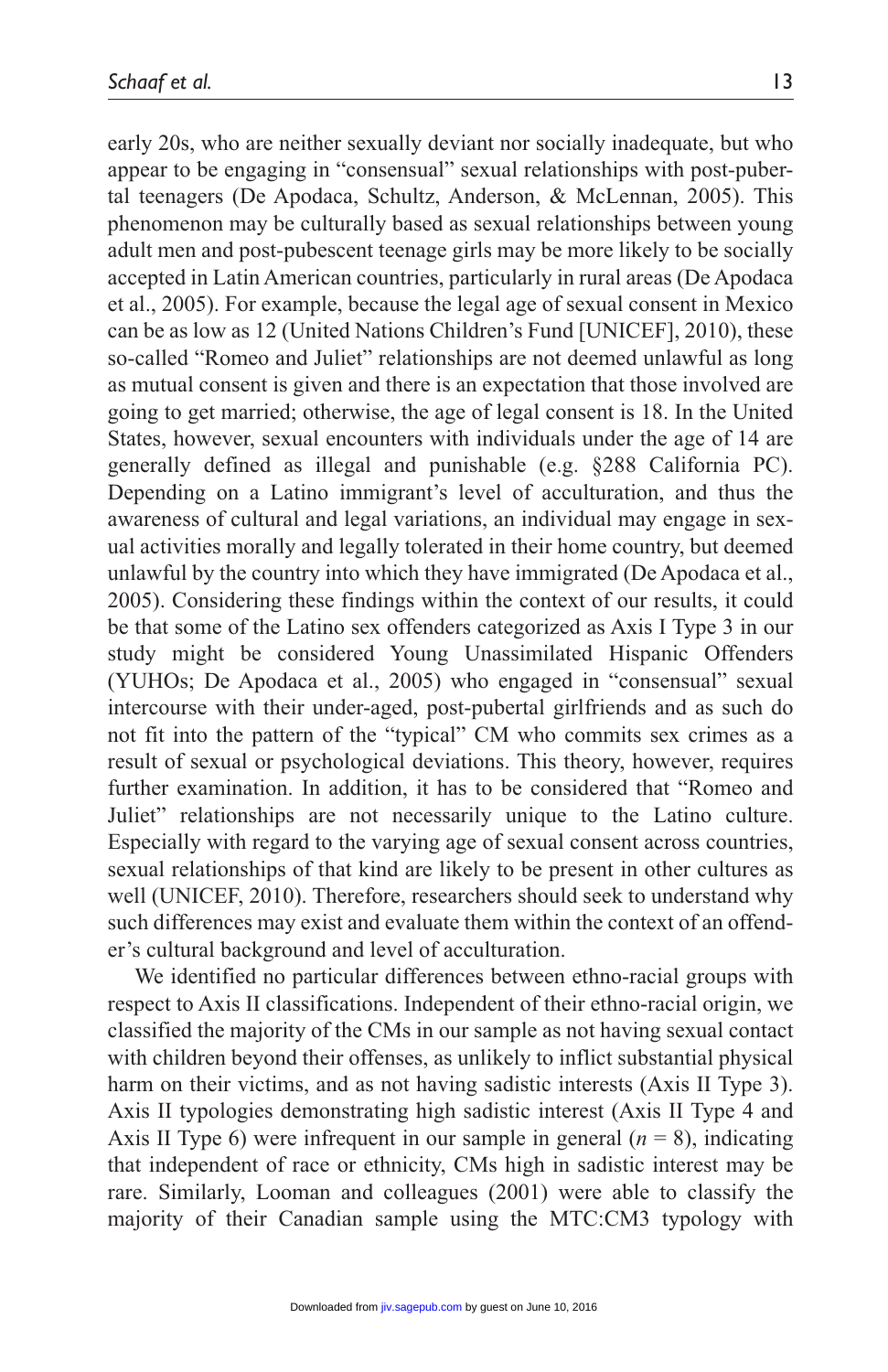acceptable levels of reliability, but faced difficulties with reliably classifying Axis II sadistic type offenders. Similar issues were encountered by the developers of the MTC:CM3 while evaluating their typology (Knight et al., 1989; Prentky et al., 1989). A possible explanation for this phenomenon might be the fact that, in general, sadistic CMs appear to be rather rare and hard to differentiate from sex offenders who inflict physical harm without being explicitly sexually aroused by violence (Knight et al., 1989; Looman et al., 2001; Quinsey, Chaplin, & Varney, 1981). As the underrepresentation of sadismrelated Axis II type classifications in the current study was consistent across all three ethno-racial groups examined, it can be inferred that it is likely not related to the ethnicity or race of the sex offenders. Future research will have to address this concern by specifically focusing on the examination and differentiation of sadistic CMs and determining whether such a category can be reliably identified.

Considering that previous research conducted on the general sex offender population found that Black sex offenders on average were more likely to engage in aggressive behavior during their offenses as compared with White (Calkins et al., 2013; Kirk, 1975; Leguizamo et al., 2010) and Latino offenders (Calkins et al., 2013; Leguizamo et al., 2010), it is notable that we did not identify such a tendency in the present study. None of the two Axis II typologies relying on the infliction of physical harm as a criterion (Axis II Type 5 and Type 6) were found to be significantly more prevalent among Black CMs as compared with White and Latino CMs. An explanation for this discrepancy may be that research conducted thus far examining ethno-racial differences among sex offenders rarely differentiated between sex offender types (e.g. rapists and CMs). It is therefore possible that studies showing that Black sex offenders displayed more aggression during the commission of the sexual offenses refer to crimes against adult women, who are more difficult to subdue, and do not apply to those who offend against children.

### *Limitations*

There are several limitations of the current study. First of all, it has to be considered that the archival data used for this study were not primarily collected for the purpose of the application of the MTC:CM3. Therefore, we had to make compromises regarding MTC:CM3 classification criteria primarily pertaining to the evaluation of social competence, nature of contact, and presence of sadism due to a lack of information. Overall, these compromises led to more strict rather than lenient classification criteria compared to the original typology and thus may have resulted in the exclusion of certain offenders who according to Knight and Prentky (1990) would have been successfully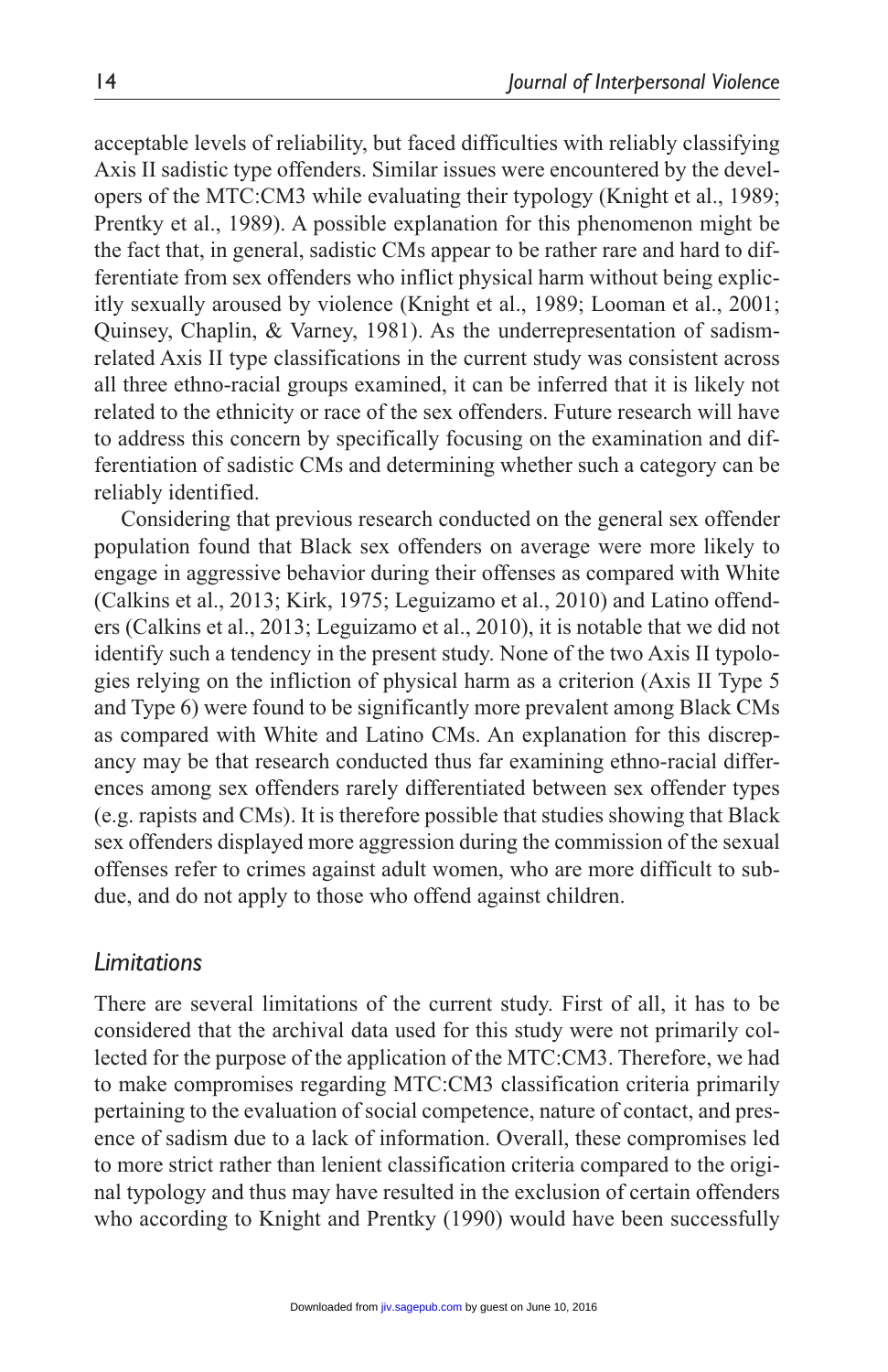classified. Second, we had to exclude a large proportion of our initial CM sample. Whereas we had to exclude 65% of the CMs due to missing data, we excluded another 12% due to having a history of incest offenses. Although this exclusion rate is high, the actual size of the final sample used in the current study was still notably large, considering that the sample sizes used in other studies relating to MTC:CM3 classifications were much smaller (*n* = 177, Knight, 1989; Knight et al., 1989; *n* = 109, Looman et al., 2001). Furthermore, a former missing data analysis conducted by Mercado, Jeglic, Markus, Hanson, and Levenson (2011) showed that data were randomly missing, most likely due to random variation in information contained in police reports, pre-sentence investigations, treatment records, and other archival data of this type. Nevertheless, it has to be considered that the high exclusion rate constrains the generalizability of our findings. Third, we did not control for potentially confounding variables like socioeconomic status and education as these were not systematically available in the database. While we found no differences in prior employment history and IQ by group as a proxy for education and socioeconomic status, without taking into account the actual impact of these variables, interpreting the current findings as being solely the result of ethnic differences might be premature. Fourth, as the MTC:CM3 excludes incest offenders, we were not able to examine typological differences in our incest offenders. As incest offenders present a significant proportion of the CM population (Stoltenborgh, van IJzendoorn, Euser, & Bakermans-Kranenburg, 2011), the utility of our findings for this offender population is restricted. Finally, and probably most importantly, it might be the case that certain offense-related characteristics and needs specific to particular ethno-racial groups might not be covered by the MTC:CM3, thereby leaving relevant differences undetected.

### *Future Implications*

This study has several implications for sex offender management before and after the occurrence of an offense. First, in the prevention of sexual offenses, it may be valuable to consider potential cultural factors that may contribute to the etiology of sexual offending in diverse populations. As Nation and colleagues (2003) point out, prevention efforts sensitive and reflective of sociocultural norms, beliefs, and characteristics might be more successful than those inattentive of these particular factors. Our study suggests that there may be certain sex offender typologies that are more prevalent among certain ethno-racial groups. Addressing these diverse typological characteristics in the development and implementation of prevention efforts might increase the relevance and responsiveness of specific target groups before engagement in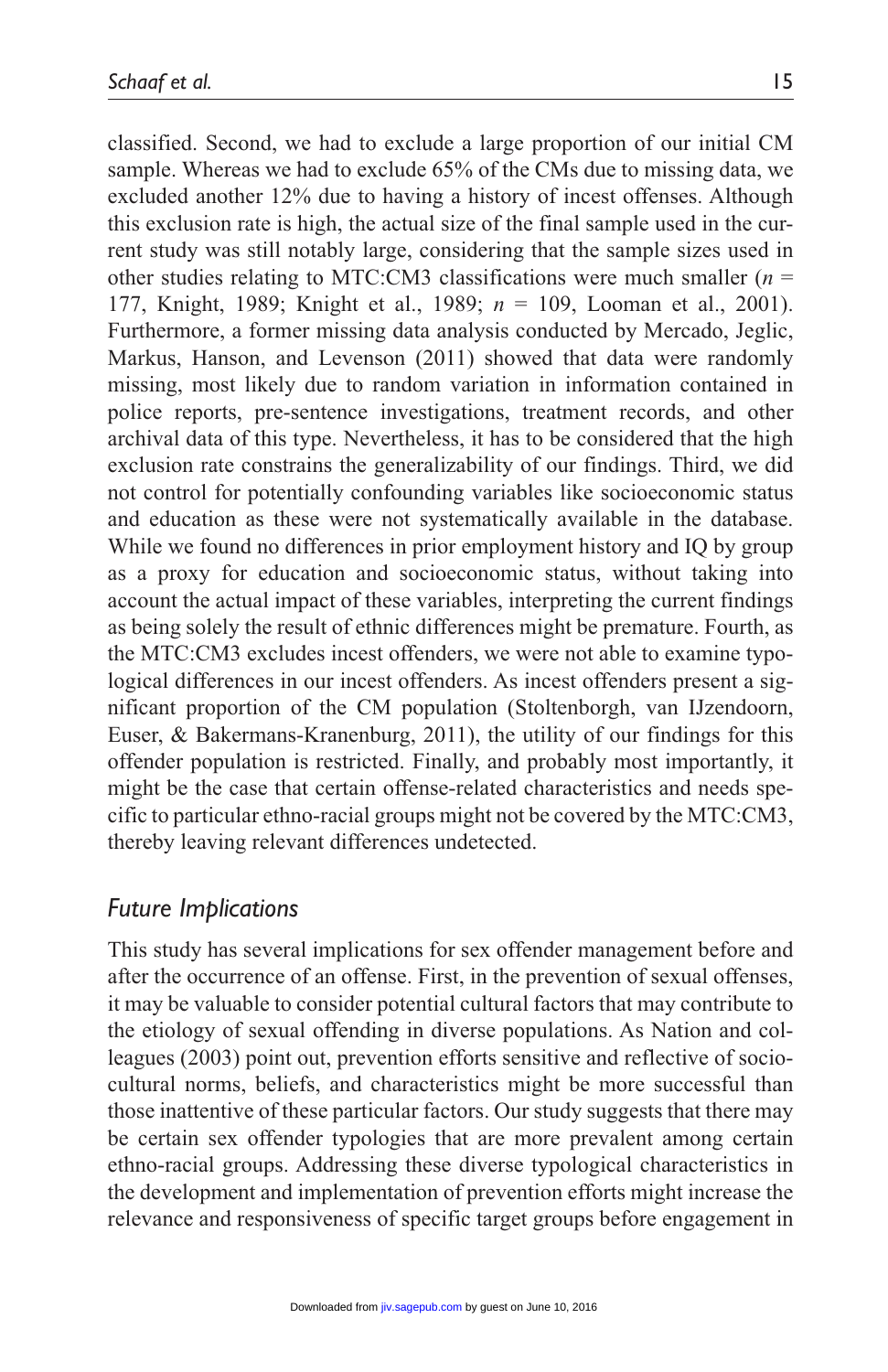an offense (Nation et al., 2003). In addition, it is important to address responsivity issues in treatment. Whereas researchers in the United Kingdom found treatment to be, in general, equally effective for White and Black sex offenders (Webster et al., 2004), the samples studied were small (54 men per group) and no studies of this type have been undertaken in the United States. Given that treatment adhering to the RNR model stipulates that treatment should target criminogenic needs and be tailored to an offender's personal characteristics, strengths, and learning style (Andrews & Bonta, 2007), it is imperative that possible ethno-racial differences that could facilitate or hinder treatment be identified and addressed in treatment. Furthermore, awareness of ethnoracial differences among sex offenders might not only facilitate clinical decision making in terms of what aspects to target in the therapeutic context, but might also give valuable indications on how to approach a certain type of offender to establish a trustful and positive therapeutic rapport. In other words, increased knowledge of issues unique to diverse sex offenders would serve to increase the multicultural competence of sex offender treatment providers.

The use of the MTC:CM3 classification system as screening tool might serve as a first point of reference for the establishment of effective ethnoracially sensitive RNR-based CM treatment approaches and guidelines. What has to be considered however is that although the MTC:CM3 typology outpaces competing typologies in accounting offender individuality (Robertiello & Terry, 2007), offender characteristics, motivations, and needs evaluated within the context of the MTC:CM3 typology are still limited. It is therefore crucial to consider each offender as an individual and be attentive for characteristics beyond the scope of the MTC:CM3 typology. It should be noted that this study is, to our knowledge, the first one attempting to replicate the MTC:CM3 typology in an ethno-racially diverse sample and thus further research with diverse samples from different regions needs to be conducted. What we do not know at this point is whether ethno-racially diverse CMs classified into the same MTC:CM3 typologies may differ in terms of other clinically relevant characteristics that are not covered by the MTC:CM3's classification criteria, like for example victim choice or the presence of offense-related cognitive distortions. Consequently, future research should address this issue by investigating differences between ethno-racially diverse offenders beyond the scope of the MTC:CM3 typology—for example, by conducting interviews or administering self-report measures to ethno-racially diverse CM samples and looking at the information untainted by the use of typologies. Furthermore, it could be interesting to examine offender characteristics of ethno-racially diverse samples from the perspective of current sexual offending models like the self-regulation model of sexual offending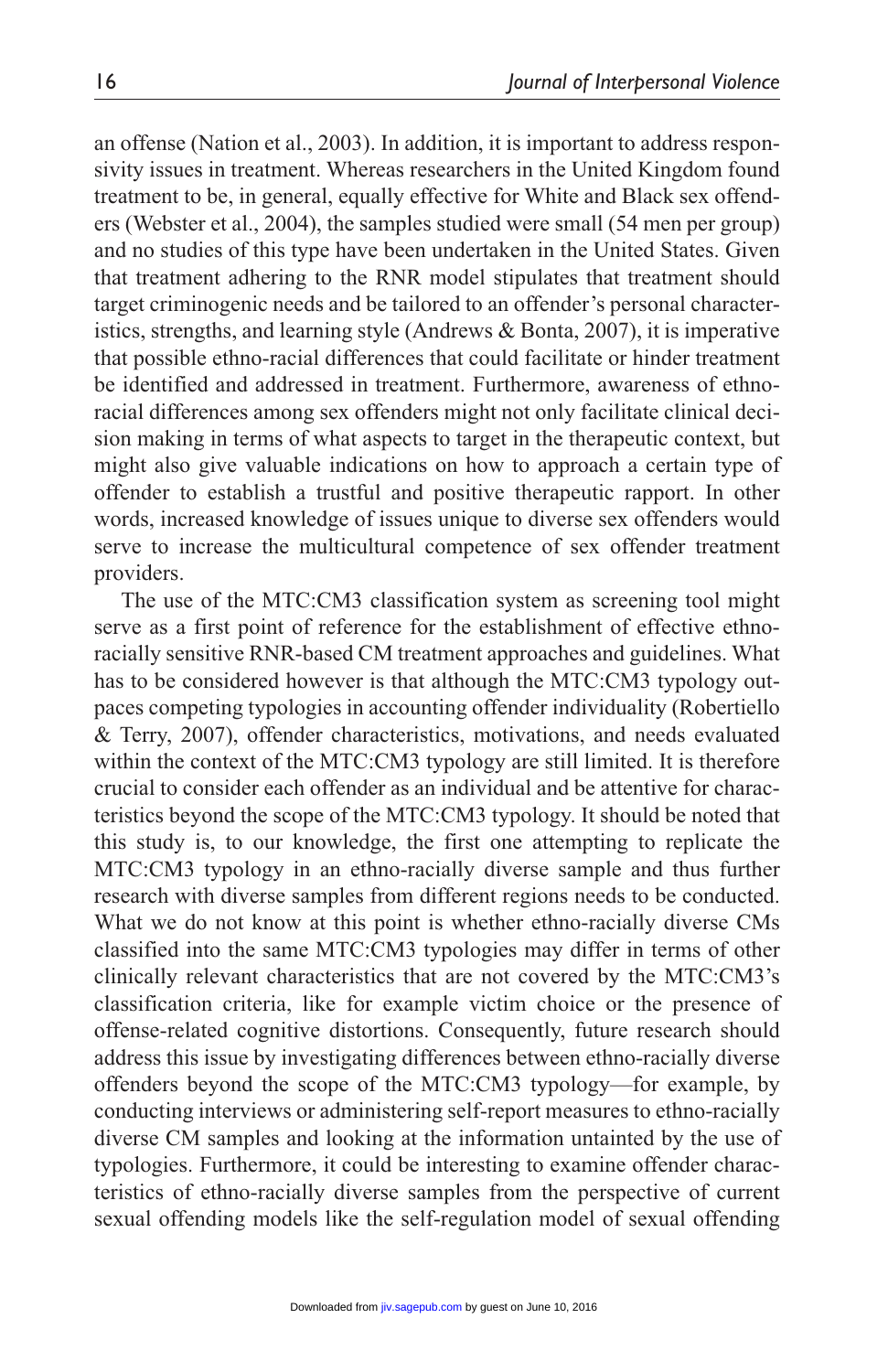(Ward & Hudson, 1998). Next to that, a crucial next step would be to examine whether the different offender types show variations in levels of reoffense risk, educational level, and socioeconomic status and whether those variations are also present between different ethno-racial offender groups.

### **Acknowledgments**

The authors thank the New Jersey Department of Corrections and New Jersey Department of Human Services for their support in providing access to files. The opinions, findings, conclusions, and recommendations expressed are those of the authors and do not necessarily reflect those of the institutions that supported this research.

#### **Declaration of Conflicting Interests**

The author(s) declared no potential conflicts of interest with respect to the research, authorship, and/or publication of this article.

#### **Funding**

The author(s) disclosed receipt of the following financial support for the research, authorship, and/or publication of this article: This research was supported in part by Grant No. NIJ 2007-IJ-CX- 0037 from the National Institute of Justice, Office of Justice Programs, U.S. Department of Justice.

#### **References**

- Andrews, D. A., & Bonta, J. (2006). *The psychology of criminal conduct* (4th ed.). Newark, NJ: LexisNexis/Anderson.
- Andrews, D. A., & Bonta, J. (2007). Risk-need-responsivity model for offender assessment and rehabilitation. *Rehabilitation*, *6*, 1-22.
- Barbaree, H. E., Seto, M. C., Serin, R. C., Amos, N. L., & Preston, D. L. (1994). Comparisons between sexual and nonsexual rapist subtypes: Sexual arousal to rape, offense precursors, and offense characteristics. *Criminal Justice and Behavior*, *21*, 95-114.
- Burton, D. L., & Ginsberg, D. (2012). An exploration of racial differences in deviant sexual interests among male adolescent sexual offenders. *Journal of Forensic Social Work*, *2*, 25-44.
- Calkins, C., Jeglic, E. L., & Leguizamo, A. (2013, October). *Characteristics of an ethnically diverse sex offender sample*. Paper presented at Association for the Treatment of Sexual Abusers in Chicago, IL.
- Carrasco, N., & Garza-Louis, D. (2011). Hispanic sex offenders—Cultural characteristics and implications for treatment. In B. K. Schwartz (Ed.), *Handbook of sex offender treatment* (pp. 45-1-45-10). Kingston, NJ: Civic Research Institute.
- De Apodaca, R. F., Schultz, J. M., Anderson, A. N., & McLennan, M. D. (2005). Young, unassimilated Hispanic offenders: Absolutist vs. relativist cultural assumptions. *Sexuality & Culture*, *9*, 3-23.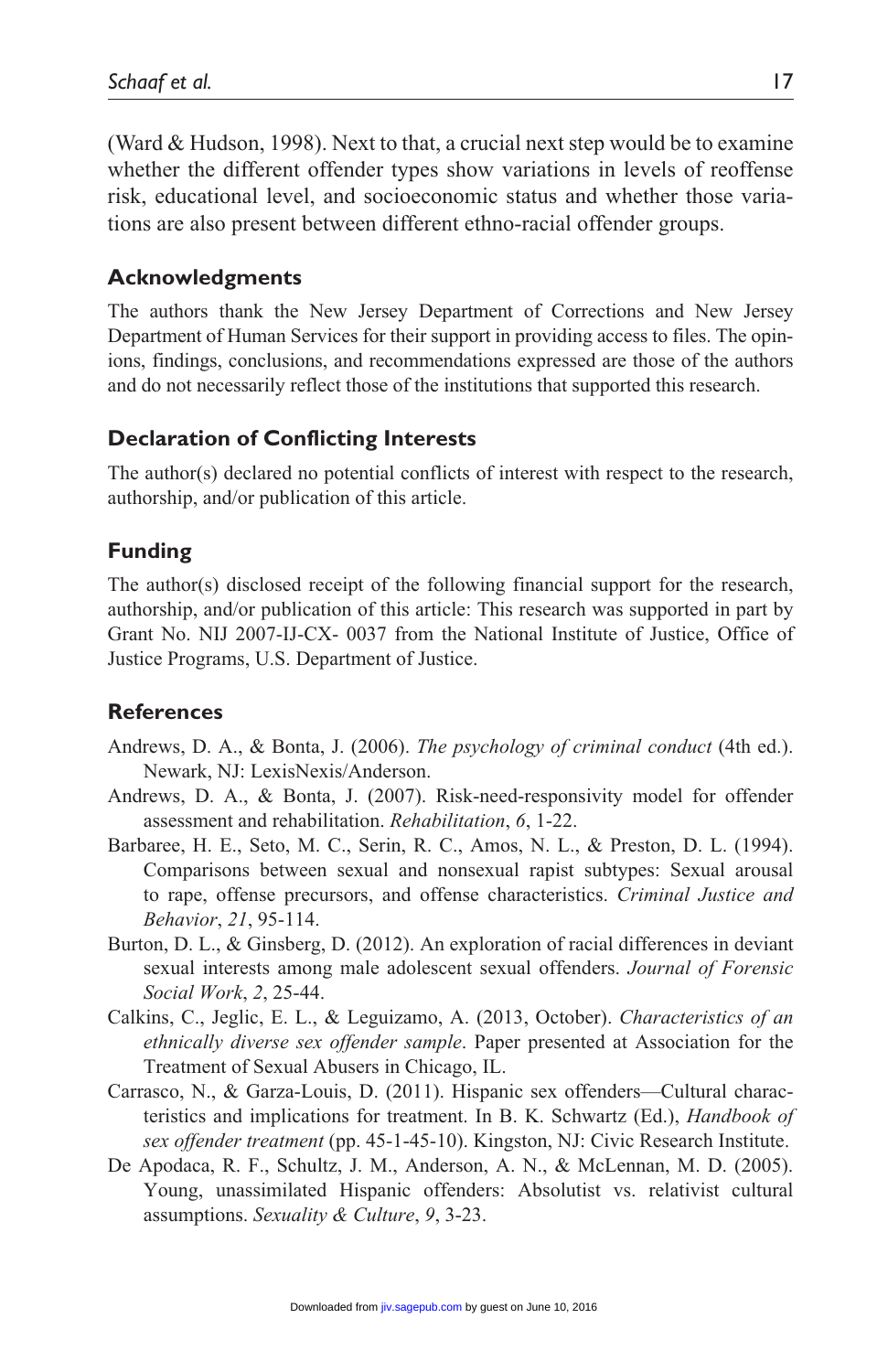- Federal Bureau of Investigation. (2012). *Table 43: Arrests, by race, 2012*. Retrieved from [http://www.fbi.gov/about-us/cjis/ucr/crime-in-the-u.s/2012/crime-in-the](http://www.fbi.gov/about-us/cjis/ucr/crime-in-the-u.s/2012/crime-in-the-u.s.-2012/tables/43tabledatadecoverviewpdf)[u.s.-2012/tables/43tabledatadecoverviewpdf](http://www.fbi.gov/about-us/cjis/ucr/crime-in-the-u.s/2012/crime-in-the-u.s.-2012/tables/43tabledatadecoverviewpdf)
- Hanson, R. K., Bourgon, G., Helmus, L., & Hodgson, S. (2009). *A meta-analysis of the effectiveness of treatment for sexual offenders: Risk, need, and responsivity* (User Report 2009-01). Ottawa, Ontario: Public Safety Canada.
- Hanson, R. K., Gordon, A., Harris, A. J. R., Marques, J. K., Murphy, W., Quinsey, V. L., & Seto, M. C. (2002). First report of the collaborative outcome data project on the effectiveness of psychological treatment for sex offenders. *Sexual Abuse: A Journal of Research and Treatment*, *14*, 169-194.
- Hanson, R. K., & Yates, P. M. (2013). Psychological treatment of sex offenders. *Current Psychiatry Reports*, *15*, 1-8.
- Heilbrun, A. B., & Cross, J. M. (1979). An analysis of rape patterns in White and Black rapists. *The Journal of Social Psychology*, *108*, 83-87.
- Hollin, C. R., & Howells, K. (1991). *Clinical approaches to sex offenders and their victims*. Chichester, UK: John Wiley.
- Kaylor, L., Schaaf, S., Rosselli, M., Laake, A., Johnson, C., & Jeglic, E. L. (2015). Sex offenders and victims: Legislation and policy. In S. H. Ortega (Ed.), *Sexual harassment and sex offenders: Patterns, coping strategies of victims and psychological implications* (p. 3). Hauppauge, NY: Nova Science.
- Kirk, S. A. (1975). The sex offenses of Blacks and Whites. *Archives of Sexual Behavior*, *4*, 295-302.
- Knight, R. A. (1989). An assessment of the concurrent validity of a child molester typology. *Journal of Interpersonal Violence*, *4*, 131-150.
- Knight, R. A. (1992). The generation and corroboration of a taxonomic model for child molesters. In W. O'Donohue & J. H. Oeer (Eds.), *The sexual abuse of children: Theory, research, and therapy* (Vol. 2, pp. 24-70). Hillsdale, NJ: Lawrence Erlbaum.
- Knight, R. A., Carter, D. L., & Prentky, R. A. (1989). A system for the classification of child molesters: Reliability and application. *Journal of Interpersonal Violence*, *4*, 3-23.
- Knight, R. A., & Prentky, R. A. (1990). Classifying sexual offenders: The development and corroboration of taxonomic models. In W. L. Marshall, D. R. Laws, & H. E. Barbaree (Eds.), *Handbook of sexual assault: Issues, theories and treatment of the offender* (pp. 23-52). New York, NY: Plenum Press.
- Leguizamo, A., Peltzman, B., Carrasco, N., Nosal, M., & Woods, L. (2010). *Ethnic differences among incarcerated sex offenders*. Retrieved from [http://docs.rwu.](http://docs.rwu.edu/cgi/viewcontent.cgi?article=1036&context=fcas_fp) [edu/cgi/viewcontent.cgi?article=1036&context=fcas\\_fp](http://docs.rwu.edu/cgi/viewcontent.cgi?article=1036&context=fcas_fp)
- Looman, J., Gauthier, C., & Boer, D. (2001). Replication of the Massachusetts Treatment Center child molester typology in a Canadian sample. *Journal of Interpersonal Violence*, *16*, 753-767.
- Lösel, F., & Schmucker, M. (2005). The effectiveness of treatment for sexual offenders: A comprehensive meta-analysis. *Journal of Experimental Criminology*, *1*, 117-146.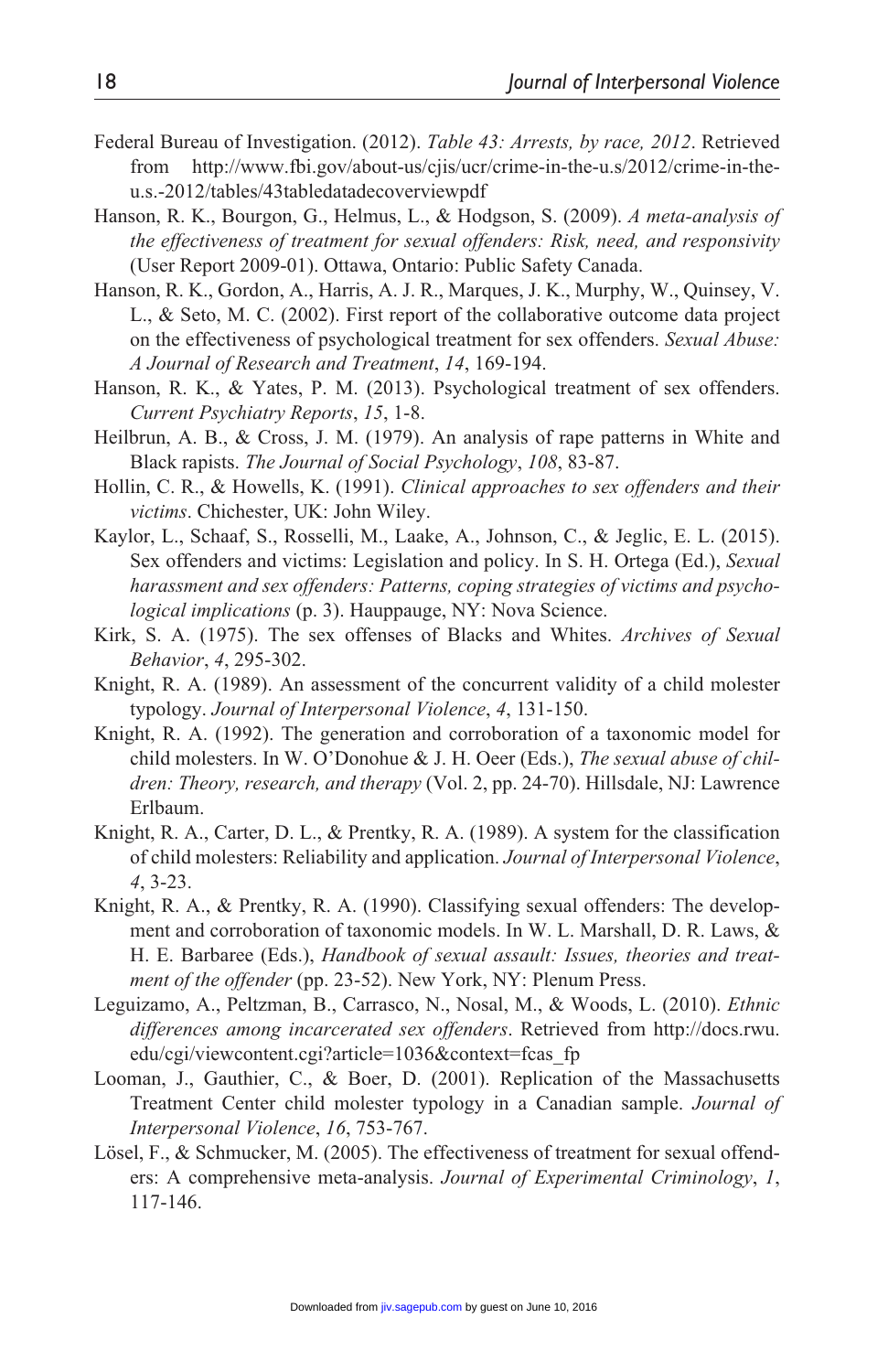- Maniglio, R. (2009). The impact of child sexual abuse on health: A systematic review of reviews. *Clinical Psychology Review*, *29*, 647-657.
- Marshall, W. L. (1997). Pedophilia: Psychopathology and theory. In D. R. Laws & W. O'Donahue (Eds.), *Sexual deviance: Theory, assessment, and treatment* (pp. 152-174). New York, NY: Guilford Press.
- Mercado, C. C., Jeglic, P. E., Markus, P. K., Hanson, R. K., & Levenson, J. (2011). *Sex offender management, treatment, and civil commitment: An evidence based analysis aimed at reducing sexual violence* (Document No. 243551). Washington, DC: U.S. Department of Justice.
- Murphy, W. D., DiLillo, D., Haynes, M. R., & Steere, E. (2001). An exploration of factors related to deviant sexual arousal among juvenile sex offenders. *Sexual Abuse: A Journal of Research and Treatment*, *13*, 91-103.
- Nation, M., Crusto, C., Wandersman, A., Kumpfer, K. L., Seybolt, D., Morrissey-Kane, E., & Davino, K. (2003). What works in prevention: Principles of effective prevention programs. *American Psychologist*, *58*, 449-456.
- Prentky, R. A. (1999). Child sexual molestation. In V. Van Hasselt & M. Hersen (Eds.), *Handbook of psychological approaches with violent offenders: Contemporary strategies and issues* (pp. 267-300). New York, NY: Kluwer Academic/Plenum.
- Prentky, R. A., Knight, R. A., Rosenberg, R., & Lee, A. (1989). A path analytic approach to the validation of a taxonomic system for classifying child molesters. *Journal of Quantitative Criminology*, *5*, 231-257.
- Quinsey, V. L., Chaplin, T. C., & Varney, G. (1981). A comparison of rapists' and non-sex offenders' sexual preferences for mutually consenting sex, rape, and physical abuse of women. *Behavioral Assessment*, *3*, 127-135.
- Robertiello, G., & Terry, K. J. (2007). Can we profile sex offenders? A review of sex offender typologies. *Aggression and Violent Behavior*, *12*, 508-518.
- Schmucker, M., & Lösel, F. (2015). The effects of sexual offender treatment on recidivism: An international meta-analysis of sound quality evaluations. *Journal of Experimental Criminology*, *11*, 597-630.
- Stoltenborgh, M., van IJzendoorn, M. H., Euser, E. M., & Bakermans-Kranenburg, M. J. (2011). A global perspective on child sexual abuse: Meta-analysis of prevalence around the world. *Child Maltreatment*, *16*, 79-101.
- United Nations Children's Fund. (2010). *For youth: Are you old enough?* Retrieved from [http://www.unicef.org/rightsite/433\\_457.htm#to\\_have\\_sex](http://www.unicef.org/rightsite/433_457.htm#to_have_sex)
- U.S. Department of Health and Human Services. (2012). *Child maltreatment 2012*. Retrieved from http://www.acf.hhs.gov/sites/default/files/cb/cm2012.pdf
- Van Leeuwen, M. L., van Baaren, R. B., Chakhssi, F., Loonen, M. G. M., Lippman, M., & Dijksterhuis, A. (2013). Assessment of implicit sexual associations in non-incarcerated pedophiles. *Archives of Sexual Behavior*, *42*, 1501-1507. doi:10.1007/s10508-013-0094-0
- Ward, T., & Hudson, S. M. (1998). A model of the relapse process in sexual offenders. *Journal of Interpersonal Violence*, *13*, 700-725.
- Webster, S. D., Akhtar, S., Bowers, L. E., Mann, R. E., Rallings, M., & Marshall, W. L. (2004). The impact of the prison service sex offender treatment programme on